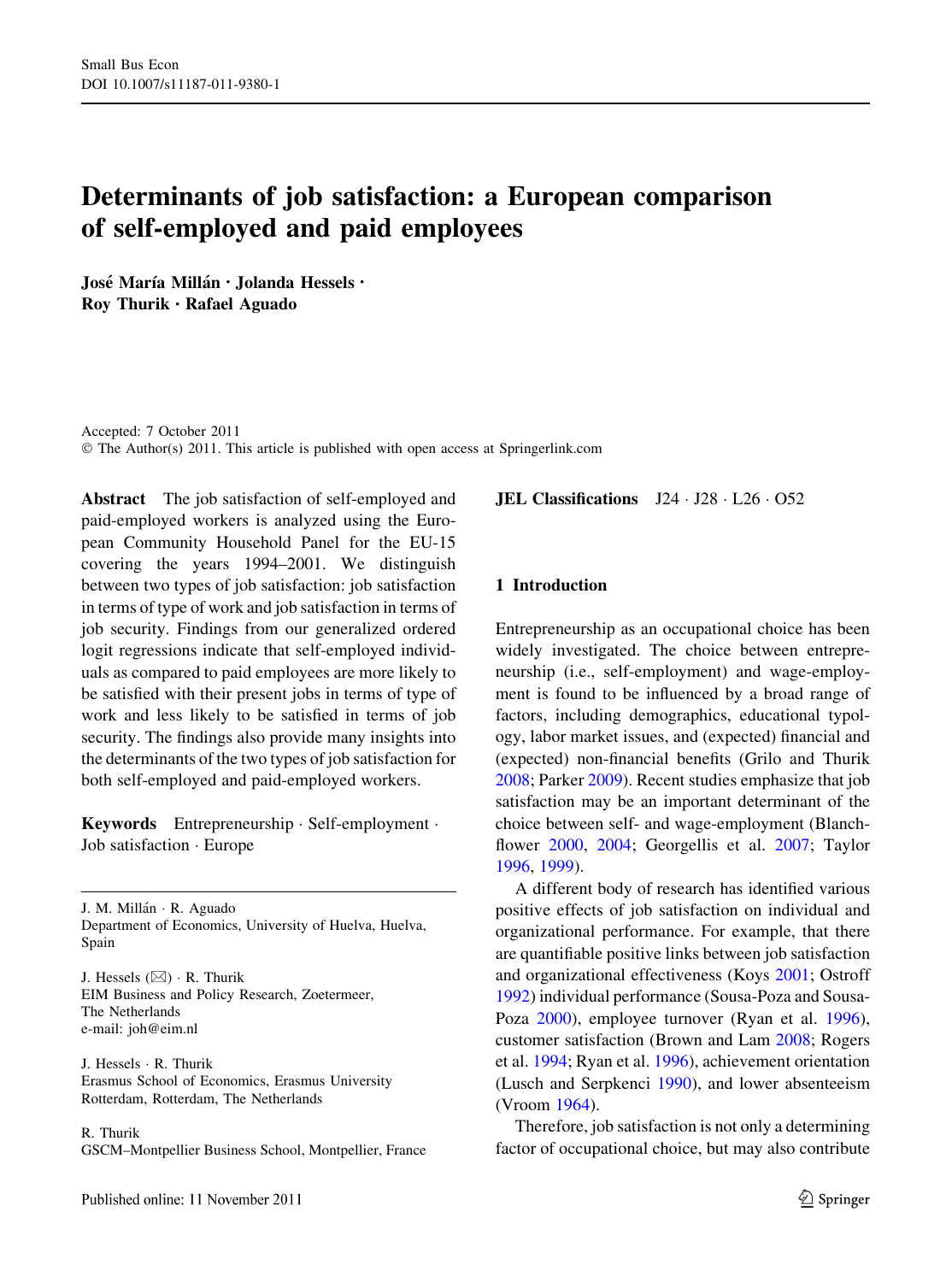to a firm's competitiveness, productivity, and growth potential. Hence, it is important to investigate its determinants. This is not a new line of research. For many years labor economists have been interested in the determinants of job satisfaction (Blanchflower and Oswald [1998;](#page-17-0) Borjas [1979;](#page-17-0) Clark [1996;](#page-17-0) Clark and Oswald [1994;](#page-17-0) Freeman [1978;](#page-18-0) Hamermesh [1977](#page-18-0); Meng [1990\)](#page-18-0), while others have focused on job satisfaction in relation to self-employment (Benz and Frey [2004](#page-17-0), [2008](#page-17-0); Blanchflower [2000](#page-17-0); Blanchflower and Oswald [1998](#page-17-0); Hundley [2001](#page-18-0); Noorderhaven et al. [2004\)](#page-18-0). A consistent finding is that self-employed individuals tend to have higher levels of job satisfaction than employees.

Nevertheless, studies comparing job satisfaction between self-employed individuals and paid employees suffer from two shortcomings. First, similar to most studies explaining job satisfaction, they have failed to take into account that job satisfaction is a heterogeneous phenomenon. Self-reported job satisfaction may reflect satisfaction with both financial and non-financial benefits, and different people can mean different things when they evaluate the extent of their satisfaction with their job (Bianchi  $2011$ ; Muñoz de Bustillo-Llorente and Fernández-Macías [2005\)](#page-18-0). For example, if one states to be satisfied with one's job, this may reflect satisfaction with its content or with the number of hours required to do the job or with both aspects. While some individuals may place a high or low value on some specific job-related aspects, which may influence their overall assessment of job satisfaction, for others it will comprise an evaluation of several different aspects. Therefore, it is difficult to assess what is actually measured when asking individuals to evaluate overall satisfaction with their jobs, which has in turn led to a lack of understanding of what job satisfaction refers to and how, ultimately, it can be influenced by employers and policy-makers. In the study reported here, we take an initial step in overcoming this problem by making a distinction between two types of job satisfaction, namely, job satisfaction with the type of work and job satisfaction with job security. Second, studies comparing job satisfaction between self-employed individuals and paid employed workers lack wide empirical coverage.

Simultaneously addressing these aspects of the existing literature is precisely the main aim of this work—that is, comparing self-reported levels of job satisfaction in terms of type of work and job security among self-employed individuals and paid employees by using survey data of 15 European countries for the 1994–2001 period and a large range of explanatory variables.

Since autonomy and independence are common motives for becoming self-employed, one would expect that self-employed workers have more freedom in determining their type of work and are therefore more likely than employees to be satisfied with their jobs as far as the type of work is concerned. However, with respect to job security, self-employment can be considered to be more risky than paid employment, as the risk of business failure can be expected to be higher than the risk of unemployment. Furthermore, selfemployment tends to be associated with lower levels of social security protection. Therefore, self-employed individuals are expected to be less satisfied than paid employees in terms of job security.

Next, by running separate estimations both for selfemployed individuals and employees, we also investigate the many determinants of job satisfaction in terms of the type of work and job security. This allows us to determine whether determinants of the two types of job satisfaction differ between self-employed individuals and paid employees.

The remainder of this paper is structured as follows. The literature background is dealt with in the section entitled Sect. 2. In this section we also develop two propositions. In the Sect. [3](#page-3-0), we provide a description of our unique European dataset, i.e., the European Community Household Panel, the variables, and the methodology. The results are presented in the Sect. [4](#page-7-0) section, and in the Sect. [5](#page-13-0), we draw a number of conclusions and discuss the results in detail.

### 2 Related literature

Occupational choice refers to the choice to engage in self-employment or wage-employment (Evans and Jovanovic [1989](#page-18-0); Kihlstrom and Laffont [1979](#page-18-0)). Many factors affect an individual's decision to become selfemployed (Grilo and Thurik [2008](#page-18-0); Parker [2009\)](#page-18-0). Next to demographic factors, educational attainment, and labor market experience, this decision may be influenced by financial considerations, such as expected income and profits and income variability, as well as non-financial considerations, such as autonomy, prestige, and job satisfaction (Acemoglu [1995](#page-17-0);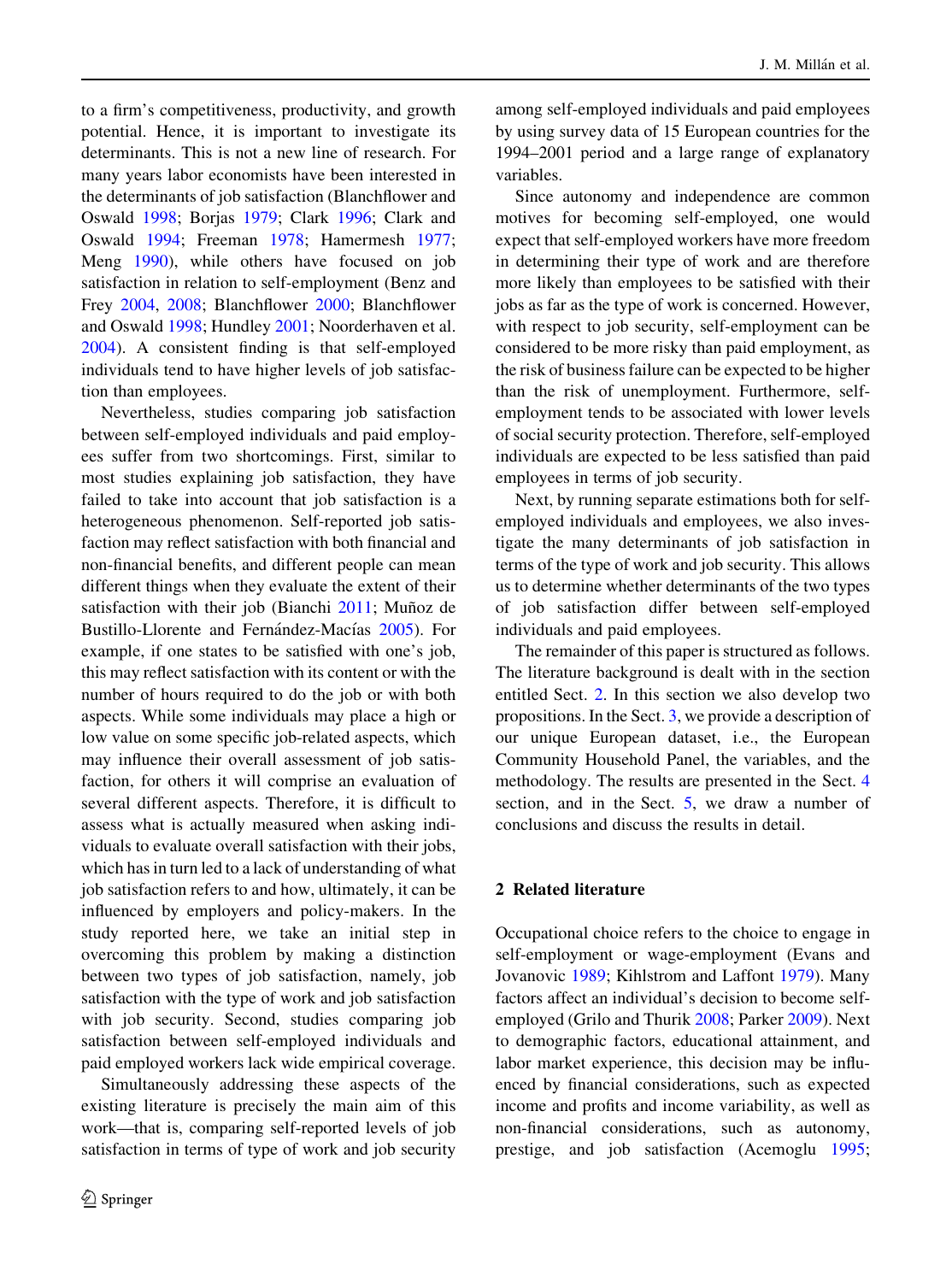Van Praag [1999\)](#page-19-0). Verheul et al. [\(2002\)](#page-19-0) view occupational choice decisions as being made on the basis of an assessment of the potential risks and rewards of both employment options. Individuals compare both the (expected) financial and non-financial risks and rewards of the alternatives. In their assessment, individuals take into account environmental factors (opportunities and opportunity costs) as well as their individual characteristics (means, skills, and preferences).

Work may provide both economic and non-economic utility (Benz and Frey, [2008\)](#page-17-0). Self-employment is often associated with lower levels of economic utility than wage employment (Hamilton [2000](#page-18-0); Van Praag and Versloot [2007](#page-19-0)). The income of selfemployed workers also tends to be more variable than that of paid employees (Van Praag and Versloot [2007](#page-19-0)), which leads to the idea that the self-employed are able to obtain greater non-financial benefits than the wageemployed, such as greater independence or satisfaction (Bianchi [2011](#page-17-0); Van Praag and Versloot [2007](#page-19-0)). One indicator of non-financial utility that has received considerable attention in previous studies is job satisfaction.

Job satisfaction broadly refers to the degree to which people like their work, and it is usually determined by self-reported information. As a rule, economists tend to avoid data based on subjective feelings such as job satisfaction. In addition, due to this subjective nature of job satisfaction and the problems involved in making interpersonal comparisons, it may be difficult for researchers to interpret responses to questions on job satisfaction. However, published studies that have investigated the relationship between satisfaction and self-employment have yielded consistent results across datasets, thereby providing confidence with respect to the reliability of the job satisfaction data in the economic literature on this subject (Blanchflower [2000](#page-17-0); Blanchflower and Oswald [1998\)](#page-17-0). Furthermore, there are several reasons why it is important to analyze a subjective indicator like job satisfaction. It is often argued that people who are satisfied with their work perform better (Sousa-Poza and Sousa-Poza [2000\)](#page-19-0), and results from previous studies suggest both a direct and an indirect link between job satisfaction and organizational performance. For example, there is evidence of positive indirect linkages of satisfaction with organizational effectiveness (Koys [2001](#page-18-0); Ostroff [1992\)](#page-18-0) and employee turnover (Ryan et al. [1996\)](#page-18-0). Indirect linkages of satisfaction with performance are suggested through a direct positive relationship between job satisfaction and customer satisfaction (Brown and Lam [2008](#page-17-0); Rogers et al. [1994](#page-18-0); Ryan et al. [1996](#page-18-0)), a positive link of satisfaction with achievement orientation (Lusch and Serpkenci [1990](#page-18-0)), and the observation that low satisfaction leads to higher absenteeism (Vroom [1964](#page-19-0)), job separations, and quits (Akerlof et al. [1988;](#page-17-0) Clark [2001;](#page-17-0) Clark et al. [1998](#page-17-0)). Thus, job satisfaction can be considered to be an important factor in improving a firm's competitiveness. Against this background we have witnessed an increased interest of economists in subjective aspects of well-being at work (Sousa-Poza and Sousa-Poza [2000\)](#page-19-0).

Previous studies on job satisfaction have focused on analyzing various aspects of job satisfaction in relation to employees (Clark [1996,](#page-17-0) [1997;](#page-17-0) Clark and Oswald [1996;](#page-17-0) Sousa-Poza and Sousa-Poza [2000\)](#page-19-0). Several studies have also included the self-employed in the analysis of job satisfaction. A consistent finding is that self-employed workers have higher levels of job satisfaction than employees (Bradley and Roberts [2004;](#page-17-0) Benz and Frey [2004,](#page-17-0) [2008;](#page-17-0) Blanchflower [2000;](#page-17-0) Blanchflower and Oswald [1998](#page-17-0); Blanchflower et al. [2001;](#page-17-0) Parasuraman and Simmers [2001](#page-18-0)). In other words, individuals who are self-employed tend to be more satisfied with their jobs than individuals who work as employees. This is attributed in large part to the strong perception of independence of the selfemployed (Hyytinen and Ruuskanen [2006\)](#page-18-0). It has been emphasized that job satisfaction is an important determinant of the choice between self- and wageemployment (Blanchflower [2000](#page-17-0), [2004](#page-17-0); Taylor [1996\)](#page-19-0) and a strong predictor of self-employment exits (Georgellis et al. [2007](#page-18-0)). Job dissatisfaction has also been found to be a factor that pushes employees into self-employment because individuals who are dissatisfied with their jobs are more likely to seek alternatives to being paid employees (Brockhaus, [1980](#page-17-0)).

Job satisfaction may refer to financial and/or nonfinancial benefits, and different people can mean different things when they evaluate it. Previous studies have generally failed to consider the heterogeneity aspect of job satisfaction, although some have considered different job aspects, such as (satisfaction with) job security and type of work, as determinants of overall job satisfaction in comparing self-employed workers with employees (Benz and Frey [2008](#page-17-0); Green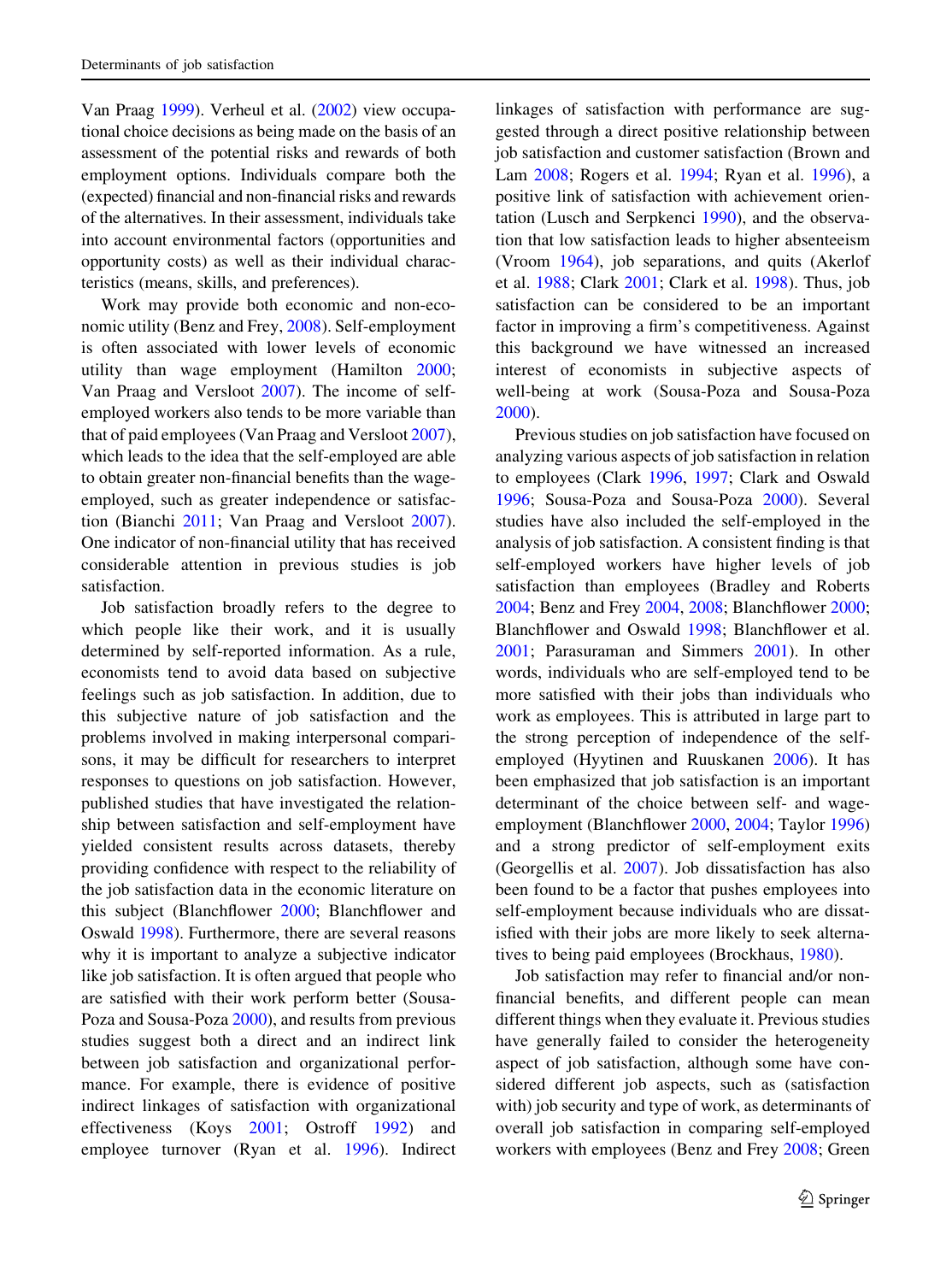<span id="page-3-0"></span>and Tsitsianis [2005;](#page-18-0) Taylor [1996\)](#page-19-0). Such work-related aspects are found to contribute to the overall job satisfaction of workers (Benz and Frey [2008](#page-17-0); Green and Tsitsianis [2005](#page-18-0)). It has also been observed that people who place a high value on job security prefer paid employment over self-employment, while the reverse is true for people who are attracted to a certain occupation by the type of work (Taylor [1996](#page-19-0)). However, these studies provide no insight into the determinants of different types of job satisfaction. We are familiar with one study that analyzes some determinants of several types of job satisfaction among employees (Origo and Pagani [2009\)](#page-18-0), but it does not include the self-employed and, therefore, it is not possible to compare the two groups of workers.

Precisely to fill this research gap, we have designed our study to distinguish between two types of job satisfaction, namely, with the type of work and with job security, and compare self-reported levels of these two types of job satisfaction among the self-employed and paid employees. Since being your own boss provides autonomy and independence, one would expect that the self-employed have more freedom in determining the type of work they do. This leads to our first proposition:

**Proposition 1** The self-employed are more satisfied than paid employees with their present job in terms of type of work.

However, job security can be expected to be lower for the self-employed as compared to employees. The self-employed tend to have lower social security or employment protection (European Commission [2004\)](#page-18-0). Also, the risk of failure is quite high for selfemployed individuals, particularly during the start-up phase. Approximately 50–60% of new business startups survive the first 3 years of activity (Eurostat, [2004\)](#page-18-0). The risk of business failure is much higher than the risk of becoming unemployed. Therefore, our second proposition is:

Proposition 2 The self-employed are less satisfied than paid employees with their present job in terms of job security.

The main objective of this paper is to test the validity of these propositions. In addition, we explore whether the two types of job satisfaction have different determinants by comparing the self-employed and employees. We will not make an a priori list of additional propositions given the large number of determinants we investigate.

### 3 Data, methodology, and variables

# 3.1 Data source and sample

# 3.1.1 Data source

We use data from the European Community Household Panel (ECHP) covering the period  $1994-2001$ .<sup>1</sup> The ECHP is a standardized multi-purpose annual longitudinal survey carried out at the level of the  $EU-15<sup>2</sup>$  It is designed and coordinated by the Statistical Office of the European Communities (Eurostat). The target population of the ECHP consists of people living in private households throughout the national territory of each country. The definition of household is based on the standard criteria of ''sharing the same dwelling'' and ''common living arrangements''. Individuals in the sample who move or join a new household are followed up at their new location. Lastly, the survey also covers all persons cohabiting with any of the original sample persons in the same household. These rules are followed to reflect the demographic changes in the population and to maintain the panels' cross-sectional representativeness of the population. $3$ 

Each year all members of the selected households in the participating countries are interviewed on issues relating to demographics, labor market characteristics, income, and living conditions. The same questionnaire is used in all countries; consequently, the information is directly comparable. The first wave of data collection was held in 1994. For the entire period 1994–2001, information on 60,500 nationally representative households, i.e., approximately 130,000 individuals aged 16 years and older, is available.

<sup>1</sup> ECHP data are used with the permission of Eurostat (contract ECHP/2006/09 with the Universidad de Huelva).

<sup>2</sup> Information concerning job satisfaction for Sweden was not collected.

 $3$  See Peracchi ([2002\)](#page-18-0) for a review of the organization of the survey, and a useful discussion of the issues a researcher may face when using these data.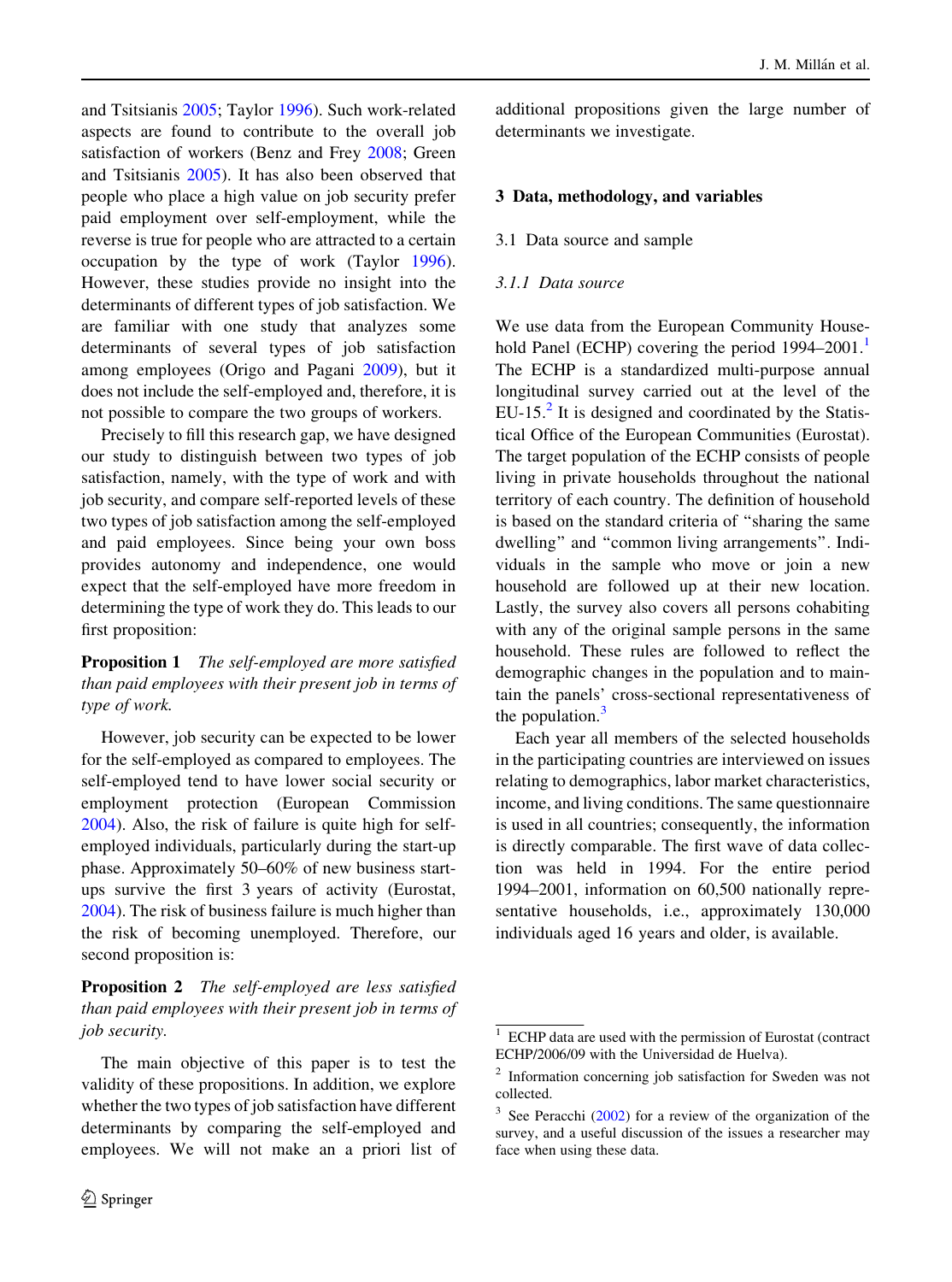# 3.1.2 Our sample

To construct our sample, we first categorize individuals in the ECHP according to their labor market status, that is (1) paid employment, (2) self-employment, (3) education or training, (4) unemployment, (5) unpaid employment, and (6) inactivity. We next limit our sample to include only men and women aged 18–65 working either part-time or full-time in any business sector either as paid employees or selfemployed.<sup>4</sup> Workers in the public sector are excluded from our analysis for comparability purposes between paid and self-employed individuals.<sup>5</sup> In a final step, we remove observations with missing data for any of the variables included in our regressions. Our final dataset comprises 225,019 observations (62,652 individuals) with 59,604 (26.5%) observations referring to selfemployment. Table [1](#page-5-0) presents some of the descriptive information.

Table [1](#page-5-0) reveals that the participation of females in the labor market is rather low, especially with respect to participation in self-employment, that selfemployed individuals are on average 7 years older than their paid counterparts, and that paid employees have received higher levels of education than selfemployed individuals. In terms of business sectors, our descriptive results show how self-employment is the natural employment status in the agricultural industries. Finally, on average, self-employed individuals work 10 h longer, earn  $\epsilon$ 1,900 less, and show more income inequality (22.01 against 9.46 in terms of standard deviation for annual earnings) than paid employees.

Reported levels of job satisfaction among selfemployed and paid employed individuals are presented in Table [2](#page-7-0).

Table [2](#page-7-0) shows that, on average, self-employed individuals report higher levels of satisfaction with the type of work and lower levels of satisfaction with job security than their paid-employee counterparts. These figures, however, do not hold for some countries. In France and Greece, for example, the percentage of respondents that report high job satisfaction with regard to the type of work is lower for the self-employed than for the paid-employed worker. Also, self-employed individuals in Denmark, Germany, Italy, and Portugal report having a high level of satisfaction with respect to job security more often than paid employees.<sup>6</sup>

3.2 Methodology and dependent variables

In this study, we use ordered logit models to investigate whether the self-employed are more satisfied or less satisfied with their job in terms of type of work and job security and to investigate the determinants of the two types of job satisfaction among the self-employed and employees. In particular, to avoid violation of the proportional odds assumption (also called parallel regressions assumption, or parallel lines assumption), we apply generalized ordered logit models.<sup>7</sup>

Within this framework, an individual's selfreported job satisfaction  $(sat<sub>I</sub>)$  is interpreted as an ordinal indicator of a latent well-being variable  $(WB<sub>I</sub>)$ , which is unobservable. Our dependent variables are job satisfaction in terms of type of work and job satisfaction in terms of job security. The value given these variables ranges from 1 to 6, with 1 referring to individuals who are not satisfied with their present job <sup>4</sup> Individuals are forced to choose only one main occupation, and 6 referring to those who are completely satisfied

either working for an employer in paid employment, or working as a self-employed. Since no information is collected on secondary activities, it is not possible to determine whether some individuals combine both self- and paid employment. When running our estimations, however, the exclusion of parttime workers (who might combine both activities) does not affect our results in any significant way. Therefore, our results seem to be robust to the presence of these special cases.

<sup>&</sup>lt;sup>5</sup> We exclude workers in the public sector from the analysis because determinants of occupational choice and job satisfaction among public sector workers deviate from those of private sector workers. This difference is related to several factors, such as a relatively lower workload for public sector workers and a motivation to serve the community (Besley and Ghatak [2005;](#page-17-0) Delfgaauw and Dur [2008](#page-18-0), [2009](#page-18-0); Francois [2000;](#page-18-0) Glazer [2004;](#page-18-0) Prendergast [2007](#page-18-0)).

<sup>6</sup> The data in Table [2](#page-7-0) indicate that it is questionable to assume uniform results across the sample of countries. Thus, in order to test if the fit is similar across all countries (or if the results are being skewed by some idiosyncratic specifications for a few countries), we ran separate estimations country by country; the results of these robustness tests are reported in Sect. [4](#page-7-0).

 $7$  The parallel lines model is a special case of the generalized ordered model which assumes that the coefficients are equal across categories (proportional-odds assumption—also called parallel lines assumption). Different tests provided evidence that the parallel regression assumption was violated and, as a consequence, demonstrate the need to apply generalized ordered logit models. See Williams [\(2006](#page-19-0)) for a complete description of the methodology.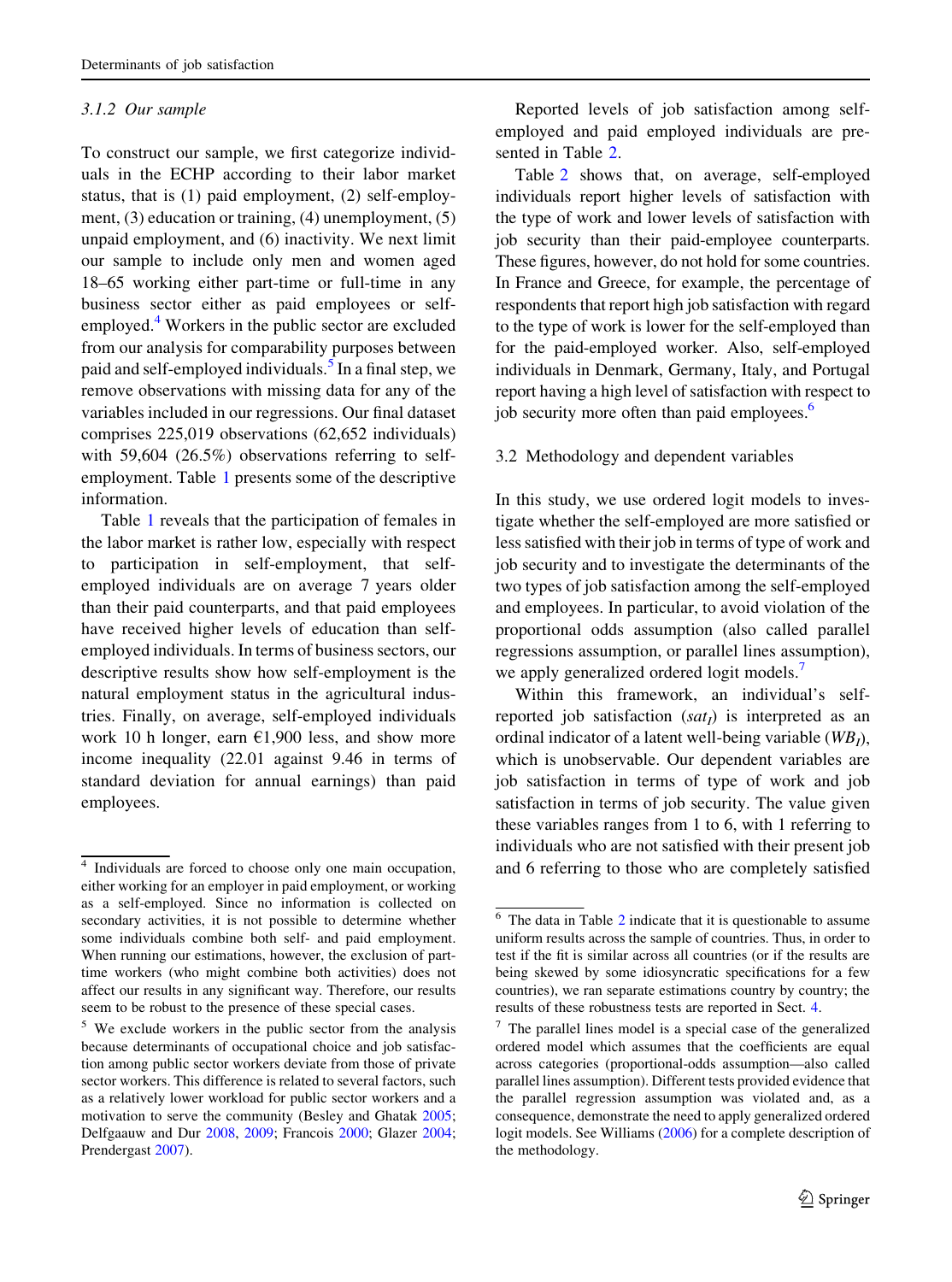# <span id="page-5-0"></span>Table 1 Descriptive statistics

| Group                                   | All workers   | Paid employees | Self-employed |
|-----------------------------------------|---------------|----------------|---------------|
| Number of observations                  | 225,059       | 165,455        | 59,604        |
| Number of individuals                   | 62,652        | 48,983         | 17,363        |
| Job satisfaction (JS) with type of work |               |                |               |
| JS with type of work $= 1$              | 7.49%         | 7.14%          | 8.46%         |
| JS with type of work $= 2$              | 40.17%        | 39.97%         | 40.75%        |
| JS with type of work $=$ 3              | 52.34%        | 52.89%         | 50.79%        |
| Job satisfaction (JS) with job security |               |                |               |
| JS with job security $= 1$              | 13.43%        | 12.67%         | 15.54%        |
| JS with job security $= 2$              | 41.87%        | 40.73%         | 45.04%        |
| JS with job security $= 3$              | 44.70%        | 46.61%         | 39.42%        |
| Demographic characteristics             |               |                |               |
| Female                                  | 34.89%        | 37.6%          | 27.39%        |
| Age (18-65 years)                       | 39.05 (11.25) | 37.23 (10.78)  | 44.09 (10.99) |
| Cohabiting                              | 73.45%        | 70.54%         | 81.52%        |
| Children aged <14 years                 | 0.62(0.9)     | 0.61(0.89)     | 0.63(0.93)    |
| Education                               |               |                |               |
| No education or primary education       | 49.25%        | 46.34%         | 57.35%        |
| Secondary education                     | 35.07%        | 37.51%         | 28.3%         |
| University studies                      | 15.68%        | 16.16%         | 14.35%        |
| Employment characteristics              |               |                |               |
| Agricultural sector                     | 10.17%        | 3.2%           | 29.5%         |
| Industrial sector                       | 26.86%        | 32.64%         | 10.8%         |
| Construction sector                     | 11.02%        | 11.12%         | 10.76%        |
| Services sector                         | 51.95%        | 53.03%         | 48.94%        |
| No employees                            |               |                | 52.51%        |
| Micro firm (1-4 employees)              |               | 17.57%         | 35.96%        |
| Small firm (5-19 employees)             |               | 42.01%         | 10.2%         |
| Medium-sized firm (20-99 employees)     |               | 10.41%         | $0.59\%$      |
| Large firm (>99 employees)              |               | 30.01%         | 0.74%         |
| Hours of work                           | 42.63 (11.88) | 39.89 (8.92)   | 50.26 (15.27) |
| Indefinite contract                     |               | 82.8%          |               |
| Intermediate                            |               | 14.45%         |               |
| Supervisory                             |               | 10.76%         |               |
| Recent spell(s) as unemployed           | 35.23%        | 40.26%         | 21.28%        |
| Considers herself better skilled        | 50.69%        | 53.79%         | 42.1%         |
| Incomes                                 |               |                |               |
| Income situation $(1-5)$                | 2.95(0.86)    | 3(0.86)        | 2.82(0.84)    |
| Ends meet $(1-6)$                       | 3.44(1.21)    | 3.49(1.21)     | 3.29(1.18)    |
| Annual earnings $t - 1$ ('000)          | 12.2 (13.96)  | 12.69(9.46)    | 10.82(22.01)  |
| Country                                 |               |                |               |
| Austria                                 | 6.88%         | 7.54%          | 5.02%         |
| Belgium                                 | 3.83%         | 4.34%          | 2.41%         |
| Denmark                                 | 4.61%         | 5.51%          | 2.11%         |
| Finland                                 | 4.63%         | 4.38%          | 5.31%         |
| France                                  | 5.94%         | 7.5%           | 1.58%         |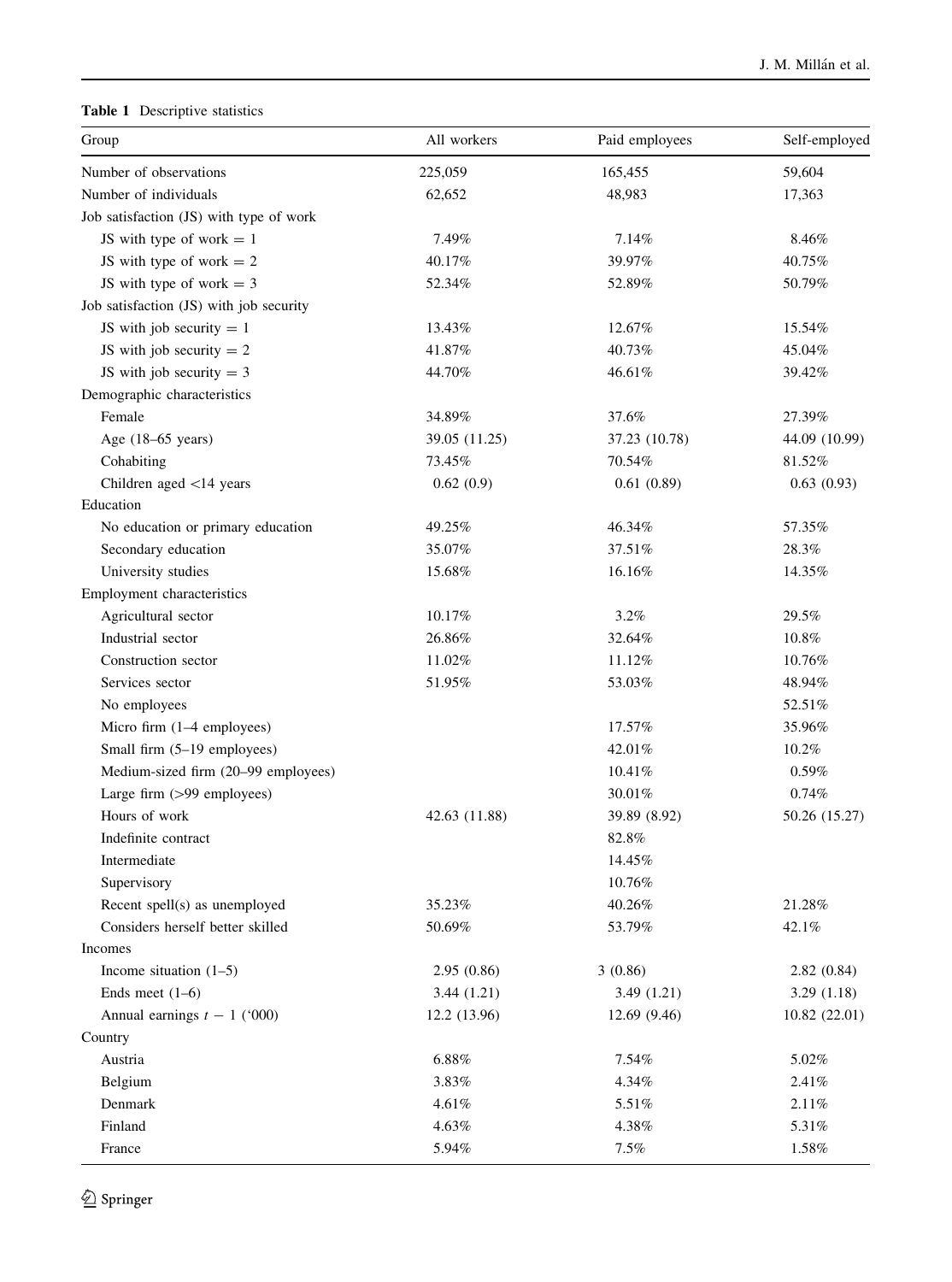| Group              | All workers | Paid employees | Self-employed |
|--------------------|-------------|----------------|---------------|
| Germany            | $3.54\%$    | 4.27%          | 1.51%         |
| Greece             | 10.53%      | 6.77%          | 20.98%        |
| Ireland            | 5.75%       | 5.52%          | 6.38%         |
| Italy              | 14.44%      | 12.73%         | 19.19%        |
| Luxembourg         | 0.86%       | $1\%$          | $0.47\%$      |
| <b>Netherlands</b> | 8.57%       | 10.88%         | 2.16%         |
| Portugal           | 14.17%      | 13.59%         | 15.78%        |
| Spain              | 14.58%      | 14.52%         | 14.76%        |
| United Kingdom     | 1.67%       | 1.43%          | $2.33\%$      |
|                    |             |                |               |

Standard deviations for continuous explanatory variables are given in parentheses

Three values were given for job satisfaction: 1, dissatisfied; 2 neither dissatisfied nor satisfied; 3, satisfied

with their job. The dependent variable has been reclassified into three values for job satisfaction: (1) dissatisfied, (2) neither dissatisfied nor satisfied, and (3) satisfied. $8$  The relationship between self-reported job satisfaction (sat<sub>I</sub>) and the latent variable (WB<sub>I</sub>) is given by

 $sat_I = 1$  if  $-\infty < W B_I \leq \mu_1$  (1)

$$
sat_I = 2 \quad \text{if} \quad \mu_1 < WB_I \leq \mu_2 \tag{2}
$$

$$
sat_I = 3 \quad \text{if} \quad \mu_2 < WB_I \le +\infty \tag{3}
$$

where  $\mu_1$  and  $\mu_2$  are the thresholds of the variable WB<sub>I</sub> that divide its range into separate intervals associated with the different levels of job satisfaction.

The generalized ordered logit model can be written as

$$
Pr(satI > j) = g(X\betaj) = \frac{\exp(a_j + X_I\beta_j)}{1 + \exp(a_j + X_I\beta_j)}
$$
(4)

where the vector  $X_I$  represents individual and firmspecific characteristics and economic conditions;  $\beta_i$  is the associated vector of coefficients to be estimated<sup>9</sup>;

 $g(\cdot)$  is specified as the logistic cumulative distribution function. It can be determined that the probabilities that sat<sub>I</sub> will take on each of the values  $1-3$  is equal to

$$
Pr(sat_1 = 1) = 1 - g(X_1\beta_1)
$$
 (5)

$$
Pr(sat_1 = 2) = g(X_1\beta_1) - g(X_1\beta_2)
$$
 (6)

$$
Pr(sat_I = 3) = g(X_I \beta_2)
$$
\n(7)

We will first explore the determinants of job satisfaction on the full sample of workers as this will allow us to test whether there are significant differences on reported job satisfaction levels between self-employed and paid-employed workers (by including a selfemployed dummy). In addition, to explore whether the determinants of job satisfaction differ for the selfemployed and employees, separate estimations are conducted for both groups of workers. Since the ECHP tracks the same individuals from 1994 to 2001, standard errors are adjusted for intra-individual correlation to control for possible unobserved heterogeneity.

#### 3.3 Independent variables

# 3.3.1 Propositions related to the independent variable

The individuals in our dataset provided detailed information on their main activity status. Based on this self-reported information, we construct our main independent variable, namely, self-employed: a dummy taking the value 1 for those being self-employed and taking the value 0 for those being wage-employed.

<sup>8</sup> There are two reasons for choosing this procedure: first, in most cases, there are only a few observations in the low satisfaction scales. A second reason is that we assume that there is quite a bit of ''noise'' in detailed scales. This can be illustrated using the following—much-cited—example: people usually know if they are tall or short; they may, however, have difficulties in classifying themselves as very short or extremely short.

<sup>&</sup>lt;sup>9</sup> The formulas for the parallel lines model and generalized ordered logit model are the same, except that in the parallel lines model the betas (but not the alphas) are the same for all values of j.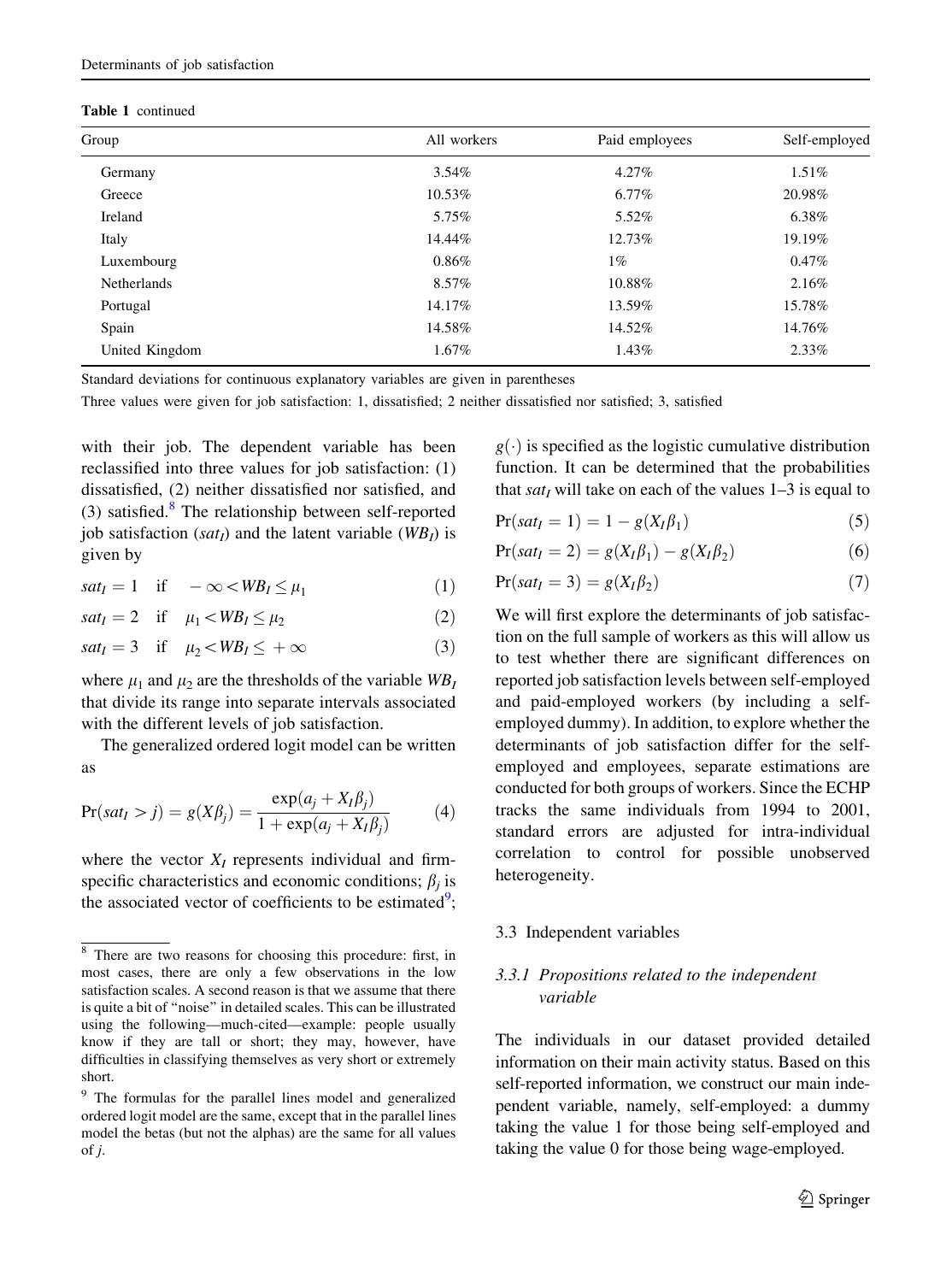| Country            | Job satisfaction with: |                          |                         |                       |                          |                         |  |  |
|--------------------|------------------------|--------------------------|-------------------------|-----------------------|--------------------------|-------------------------|--|--|
|                    | Type of work           |                          |                         | Job security          |                          |                         |  |  |
|                    | All workers<br>$(\%)$  | Paid employees<br>$(\%)$ | Self-employed<br>$(\%)$ | All workers<br>$(\%)$ | Paid employees<br>$(\%)$ | Self-employed<br>$(\%)$ |  |  |
| Austria            | 77.67                  | 77.08                    | 80.11                   | 67.94                 | 68.05                    | 67.45                   |  |  |
| Belgium            | 62.03                  | 59.94                    | 72.48                   | 53.12                 | 54.12                    | 48.16                   |  |  |
| Denmark            | 71.75                  | 70.01                    | 84.39                   | 65.95                 | 65.71                    | 67.68                   |  |  |
| Finland            | 54.5                   | 52.21                    | 59.75                   | 53.11                 | 56.4                     | 45.56                   |  |  |
| France             | 62.77                  | 62.96                    | 60.28                   | 40.69                 | 41.14                    | 34.75                   |  |  |
| Germany            | 59.74                  | 57.39                    | 78.25                   | 48.06                 | 47.62                    | 51.5                    |  |  |
| Greece             | 27.71                  | 28.59                    | 26.92                   | 24.67                 | 25.16                    | 24.22                   |  |  |
| Ireland            | 70.14                  | 65.87                    | 80.39                   | 59.6                  | 60.53                    | 57.37                   |  |  |
| Italy              | 45.94                  | 41.96                    | 53.28                   | 38.53                 | 36.6                     | 42.07                   |  |  |
| Luxembourg         | 70.03                  | 67.87                    | 82.86                   | 63.8                  | 65.22                    | 55.36                   |  |  |
| <b>Netherlands</b> | 71.54                  | 70.47                    | 86.51                   | 64.6                  | 65.11                    | 57.52                   |  |  |
| Portugal           | 30.08                  | 29.56                    | 31.32                   | 23.88                 | 23.09                    | 25.76                   |  |  |
| Spain              | 50.48                  | 48.65                    | 55.46                   | 45.07                 | 45.9                     | 42.81                   |  |  |
| United Kingdom     | 60.21                  | 56.78                    | 66.07                   | 44.97                 | 46.39                    | 42.56                   |  |  |
| Unweighted average | 58.19                  | 56.38                    | 65.58                   | 49.57                 | 50.08                    | 47.34                   |  |  |

<span id="page-7-0"></span>**Table 2** Percentage of observations reporting high satisfaction levels (Job satisfaction is high:  $JS = 3$ )

# 3.3.2 Control variables

Despite being relative latecomers to the job satisfaction field (compared to psychologists or sociologists), economists, when explaining job satisfaction, use similar explanatory variables to those included in earning equations. In the analyses we include a large number of individual-specific independent variables, such as demographic indicators (gender and age), family aspects and structure (cohabiting status and number of young children), educational attainment, firm-specific indicators (firm size and sector of industry), and employment characteristics (job status, type of contract, hours of work, past spells of unemployment, and a control that captures the degree that individuals think they have the skills or qualifications to do a more demanding job than they currently do). Finally, we also explore the impact of several income characteristics on job satisfaction (level of earnings, relative earnings compared to last year's level, easiness to make ends meet). Earnings are corrected by purchasing power parities (comparability across countries), and harmonized consumer price indexes are used (comparability across time). Harmonized national unemployment rates from the Organization for Economic Co-operation and Development

(OECD) are also included to capture the state of the various national economies in the period under study.<sup>10</sup> A detailed definition of our variables is presented in Table [5.](#page-15-0)

# 4 Results

The main results of the empirical analyses are presented in this section. They are not directly comparable to those reported in earlier studies for two reasons. First, the existing literature on selfemployment is scarce; second, and more importantly,

 $\frac{10}{10}$  Endogeneity is a potential concern when doing cross-section analysis. The reason why we did not include any time lag between our main independent variable (self-employment dummy) and our dependent variables (job satisfaction) is that it can be expected that the current employment position determines the assessment of job satisfaction. Also, while we cannot rule out the possibility that the observed empirical correlation between job satisfaction and self-employment is due to some other effect, we included a large number of potential explanatory variables to reduce potential omitted variable bias. With respect to multicollinearity, the maximum correlation between variables is 0.39 (between hours of work and selfemployed), and variance inflations factors range from 1.07 to 3.03. Therefore, multicollinearity is not a concern.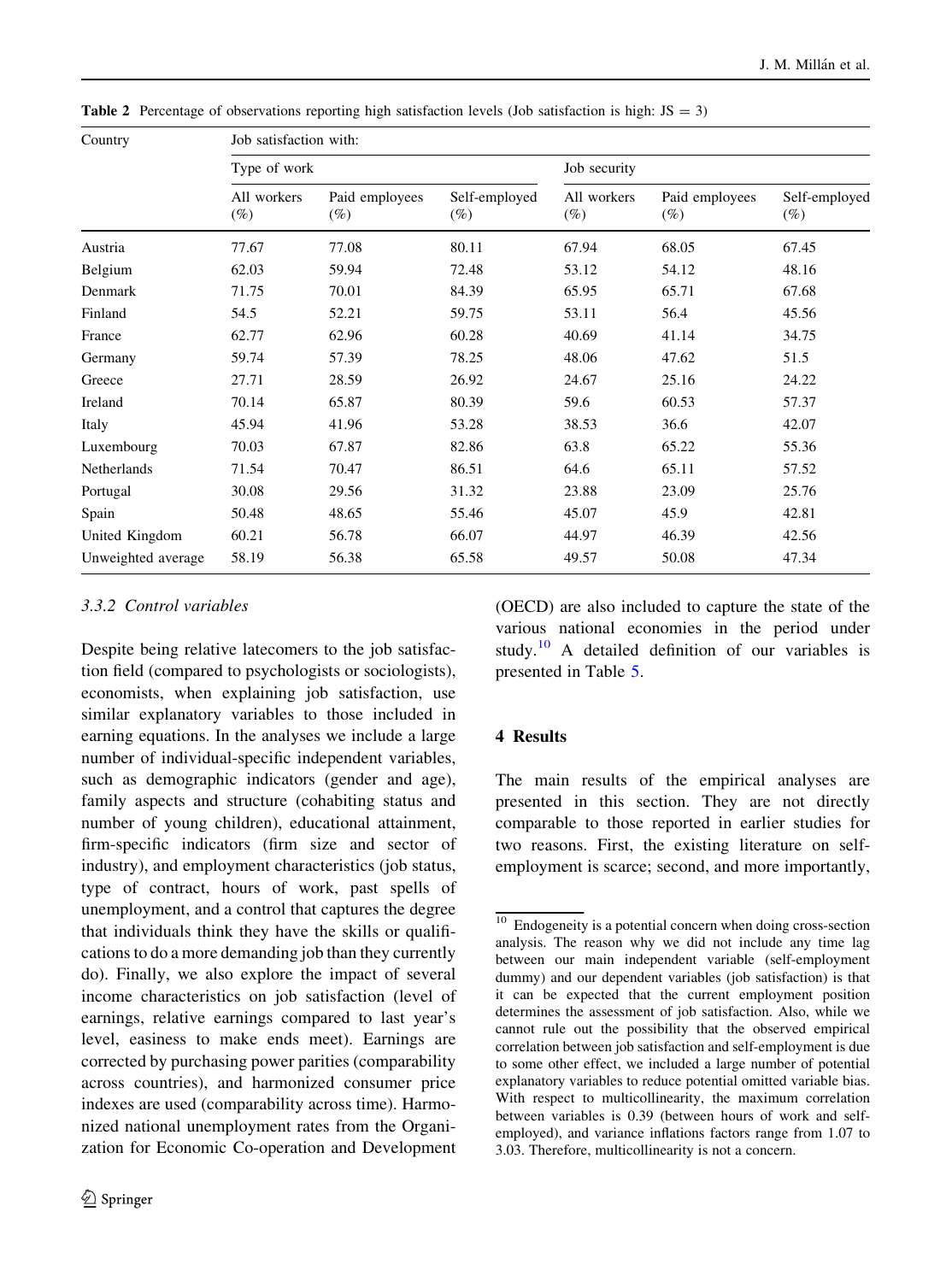previous results refer to a global measure of job satisfaction which is not directly comparable with our two different measures capturing separate aspects of job satisfaction (type of work and job security). For this reason we will simply describe our results.

First, the results for the estimates of the probability of being satisfied with a present job in terms of the type of work for all workers (both self-employed and employees) as well as for self-employed individuals and employees separately are presented in Table [3](#page-9-0) and discussed in subsection 4.1. Subsequently, in subsection [4.2,](#page-10-0) we discuss the results of the predicted probabilities for both groups of workers using satisfaction with a present job in terms of job security as the dependent variable. The results for these estimates are presented in Table [4](#page-11-0). In a three-column format, both Tables [3](#page-9-0) and [4](#page-11-0) present the results for all workers (both self-employed and employees) in the first column and for the paidemployed and self-employed workers separately (in the second and third columns, respectively). At the top of each column, the number of individuals and observations involved in the estimations are reported. Then, the predicted probabilities of job satisfaction for the sample means are shown for each possible level of job satisfaction (1 = dissatisfied, 2 = neither dissatisfied nor satisfied,  $3 =$  satisfied). Below these probabilities, only the effects of the explanatory variables on the probability that individuals are satisfied with their job (job satisfaction equals 3) are presented in terms of marginal effects (and not the coefficients). These marginal effects are expressed in relative terms (with respect to the predicted probabilities for the sample means). Finally, t statistics associated with marginal effects are reported in each column.

4.1 Satisfaction with present job in terms of type of work

The first column in Table [3](#page-9-0) presents results for satisfaction with the present job in terms of the type of work as the dependent variable, including all workers (both self-employed individuals and employees). In accordance with proposition 1, the selfemployment dummy reveals that the self-employed are more satisfied with their jobs in terms of type of work than employees. $\frac{11}{10}$  To be precise, we observe a

14% increase in the probability of being satisfied with the type of work in the case of being self-employed. The magnitude of this marginal effect justifies a separate analysis for self-employed individuals and employees, which is presented in the second and third columns of Table [3.](#page-9-0) We will now present results that follow from these two columns.

With respect to demographic characteristics, a number of factors, such as gender and cohabitation status, do not affect the level of job satisfaction for either paid-employed or self-employed workers. Furthermore, the findings indicate that for both groups of workers, the relationship between age and the probability of being satisfied seems to be non-linear, showing a U-shaped pattern which reaches the lower probability at the age of 40 years for employees and 46 years for the self-employed.

In terms of education, the findings indicate that education matters among both groups of workers in the sense that those who received secondary schooling or university education are more likely to be satisfied with their type of work than those who received only primary education or no schooling at all. This effect is especially relevant in the case of self-employed individuals. For self-employed individuals with a university education, the predicted probability of being satisfied with the type of work increases by approximately 33%, while the increase amounts to only 9% for employees.

Several employment characteristics are considered. For both groups of workers, those working in agriculture are less likely to be satisfied with their type of work (in comparison to individuals working in other industries). This effect is stronger for self-employed individuals than for employees. Regarding firm size, we find that those employees working in micro, small, and medium-sized firms are more likely to be satisfied with their type of work than those working in large firms (>99 employees). For self-employed individuals, however, being a self-employed individual without employees marginally reduces the likelihood of being satisfied, compared with those who hire employees. Furthermore, employees having a supervisory or an

 $11$  When running these estimations country by country as robustness tests, the same results persist for all countries except

Footnote 11 continued

for France, Greece, and the UK where being self-employed (as opposed to being paid employed) does not seem to alter the likelihood of being satisfied with the type of work. These additional estimations are not reported for brevity and are available upon request.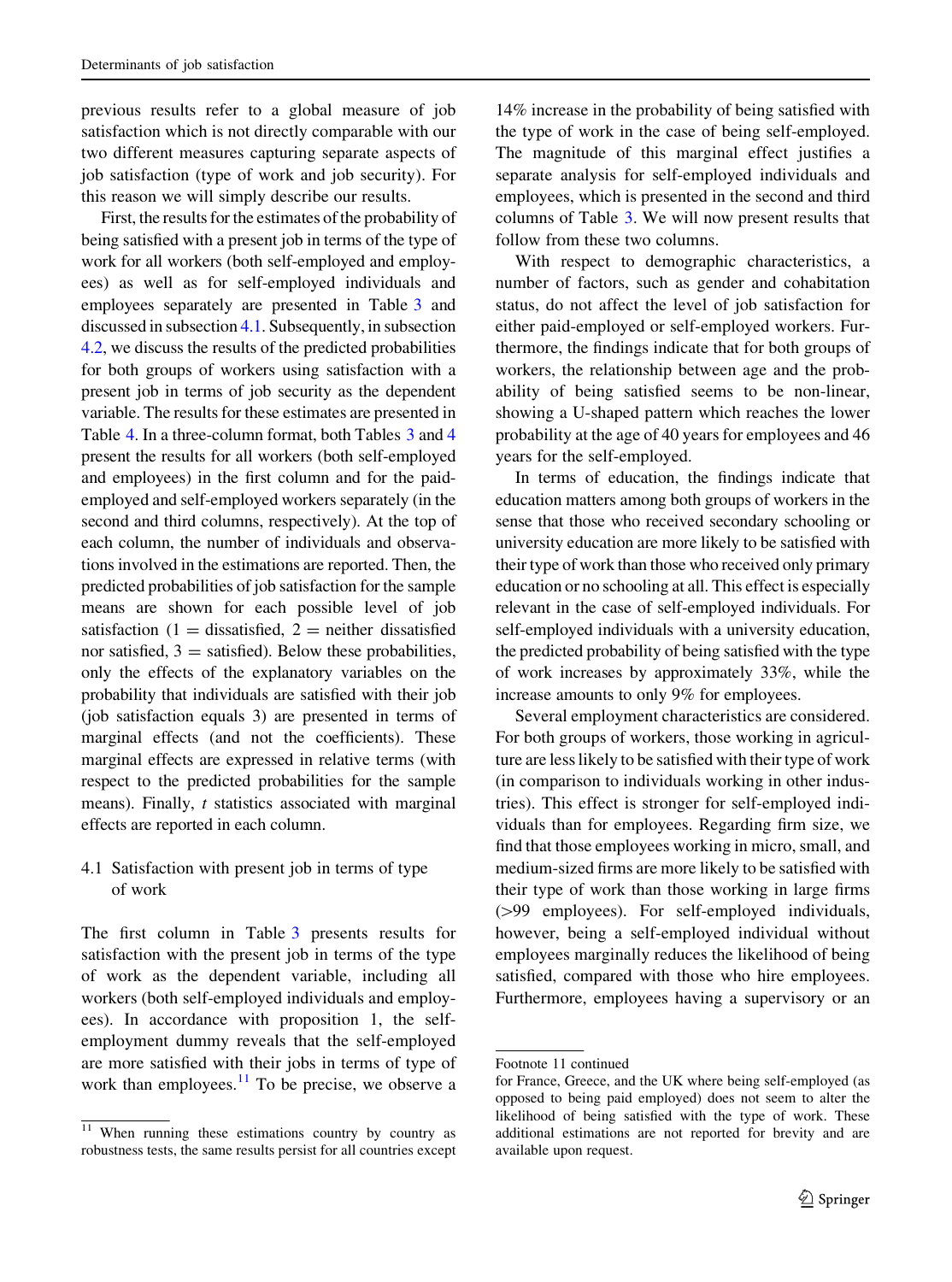<span id="page-9-0"></span>Table 3 Job satisfaction with type of work -generalized ordered logit estimations

| Group                                           | All workers                |                | Paid employed              |                | Self-employed               |              |
|-------------------------------------------------|----------------------------|----------------|----------------------------|----------------|-----------------------------|--------------|
| Total no. of individuals                        | 62,652                     |                | 48,983                     |                | 17,363                      |              |
| Total number of observations                    | 225,059                    |                |                            | 165,455        |                             | 59,604       |
| Prob $(JS = 1)$                                 | 0.0536                     |                | 0.0503                     |                | 0.0549                      |              |
| Prob $(JS = 2)$                                 | 0.4196                     |                | 0.4159                     |                | 0.4318                      |              |
| Prob $(JS = 3)$                                 | 0.5268                     |                | 0.5338                     |                | 0.5132                      |              |
| Variables                                       | Marginal<br>effects $(\%)$ | $t$ statistics | Marginal<br>effects $(\%)$ | $t$ statistics | Marginal<br>effects $(\% )$ | t statistics |
| Self-employed <sup>a</sup>                      | 14.15%                     | $16.63***$     |                            |                |                             |              |
| Demographic characteristics                     |                            |                |                            |                |                             |              |
| Female                                          | $-1.51%$                   | $-2.07**$      | $-0.17%$                   | $-0.21$        | $-1.8\%$                    | $-1.19$      |
| Age $(18-65 \text{ years})$                     | $-0.02%$                   | $-0.09$        | $-1.05%$                   | $-4.32***$     | $-1.19%$                    | $-2.74***$   |
| Age (squared)                                   | 0.0009%                    | 0.39           | 0.0134%                    | 4.38***        | 0.0131%                     | $2.68***$    |
| Cohabiting <sup>b</sup>                         | $-0.66%$                   | $-0.84$        | $-0.81\%$                  | $-0.93$        | $-2.44%$                    | $-1.39$      |
| Children ages <14 years                         | 0.65%                      | $1.75*$        | 0.7%                       | $1.66*$        | $-0.65\%$                   | $-0.86$      |
| Education                                       |                            |                |                            |                |                             |              |
| Secondary education <sup>c</sup>                | 11.09%                     | 15.86***       | 7.01%                      | $8.93***$      | 15.02%                      | 9.9***       |
| University studies <sup>c</sup>                 | 18.74%                     | 19.98***       | 9.3%                       | $8.62***$      | 32.52%                      | $16.35***$   |
| Employment characteristics                      |                            |                |                            |                |                             |              |
| Agricultural sector <sup>d</sup>                | $-18.35%$                  | $-12.96***$    | $-4.83%$                   | $-2.2**$       | $-22.95%$                   | $-9.82***$   |
| Industrial sector <sup>d</sup>                  | 1.72%                      | 1.61           | 1.28%                      | 1.07           | 14.64%                      | 5.69***      |
| Services sector <sup>d</sup>                    | 8.09%                      | 7.97***        | $8.08\%$                   | $6.94***$      | 5.44%                       | $2.63***$    |
| No employees <sup>e</sup>                       |                            |                |                            |                | $-3.38%$                    | $-1.63$      |
| Micro firm $(1-4 \text{ employees})^e$          |                            |                | 8.31%                      | 7.78***        | 0.07%                       | 0.04         |
| Small firm $(5-19 \text{ employees})^e$         |                            |                | 6.35%                      | $7.3***$       |                             |              |
| Medium-sized firm $(20-99 \text{ employees})^e$ |                            |                | 2.92%                      | $2.54**$       |                             |              |
| Intermediate $f$                                |                            |                | 16.93%                     | 19.33***       |                             |              |
| Supervisory <sup>f</sup>                        |                            |                | 27.11%                     | 24.18***       |                             |              |
| Indefinite contract                             |                            |                | 14.17%                     | $16.35***$     |                             |              |
| Hours of work                                   | 0.2%                       | $1.95*$        | $-0.45%$                   | $-3.07***$     | 0.87%                       | 4.89***      |
| Hours of work (squared)                         | 0.0009%                    | 0.88           | 0.0055%                    | $3.28***$      | $-0.0048%$                  | $-2.97***$   |
| Recent spell(s) as unemployed                   | $-8.23%$                   | $-11.71***$    | $-6.26%$                   | $-8.02***$     | $-9.37%$                    | $-5.87***$   |
| Considers herself better skilled                | $-9.96%$                   | $-17.35***$    | $-13.5%$                   | $-20.67***$    | $-1.03%$                    | $-0.87$      |
| Incomes                                         |                            |                |                            |                |                             |              |
| Income situation $(1-5)$                        | 3.79%                      | 12.52***       | 3.95%                      | $11.58***$     | 3.55%                       | 5.52***      |
| Ends meet $(1-6)$                               | $8.11\%$                   | 28.82***       | $6.5\%$                    | 20.33***       | 10.77%                      | 18.62***     |
| Annual earnings $t - 1$ ('000)                  | $0.56\%$                   | 13.97***       | 0.53%                      | 8.75***        | 0.29%                       | 5.52***      |
| <b>Business</b> cycle                           |                            |                |                            |                |                             |              |
| Unemployment rate (%)                           | $0.76\%$                   | $6.03***$      | $0.66\%$                   | 4.52***        | 1.1%                        | $4.24***$    |
| Country                                         |                            |                |                            |                |                             |              |
| Austria <sup>g</sup>                            | 55.6%                      | 38.92***       | 49.4%                      | 29.4***        | 65.37%                      | 21.92***     |
| <b>Belgium<sup>g</sup></b>                      | 12.66%                     | $6.89***$      | 8.77%                      | 4.34***        | 19.18%                      | 4.26***      |
| Denmark <sup>g</sup>                            | 36.18%                     | 20.24***       | 30.38%                     | 15.25***       | 61.06%                      | 14.75***     |
| Finland <sup>g</sup>                            | $2.68\%$                   | $1.75*$        | $-3.21%$                   | $-1.82*$       | 11.36%                      | 3.58***      |
| France <sup>g</sup>                             | 22.68%                     | 15.47***       | 18.92%                     | $12.01***$     | $3.9\%$                     | 0.95         |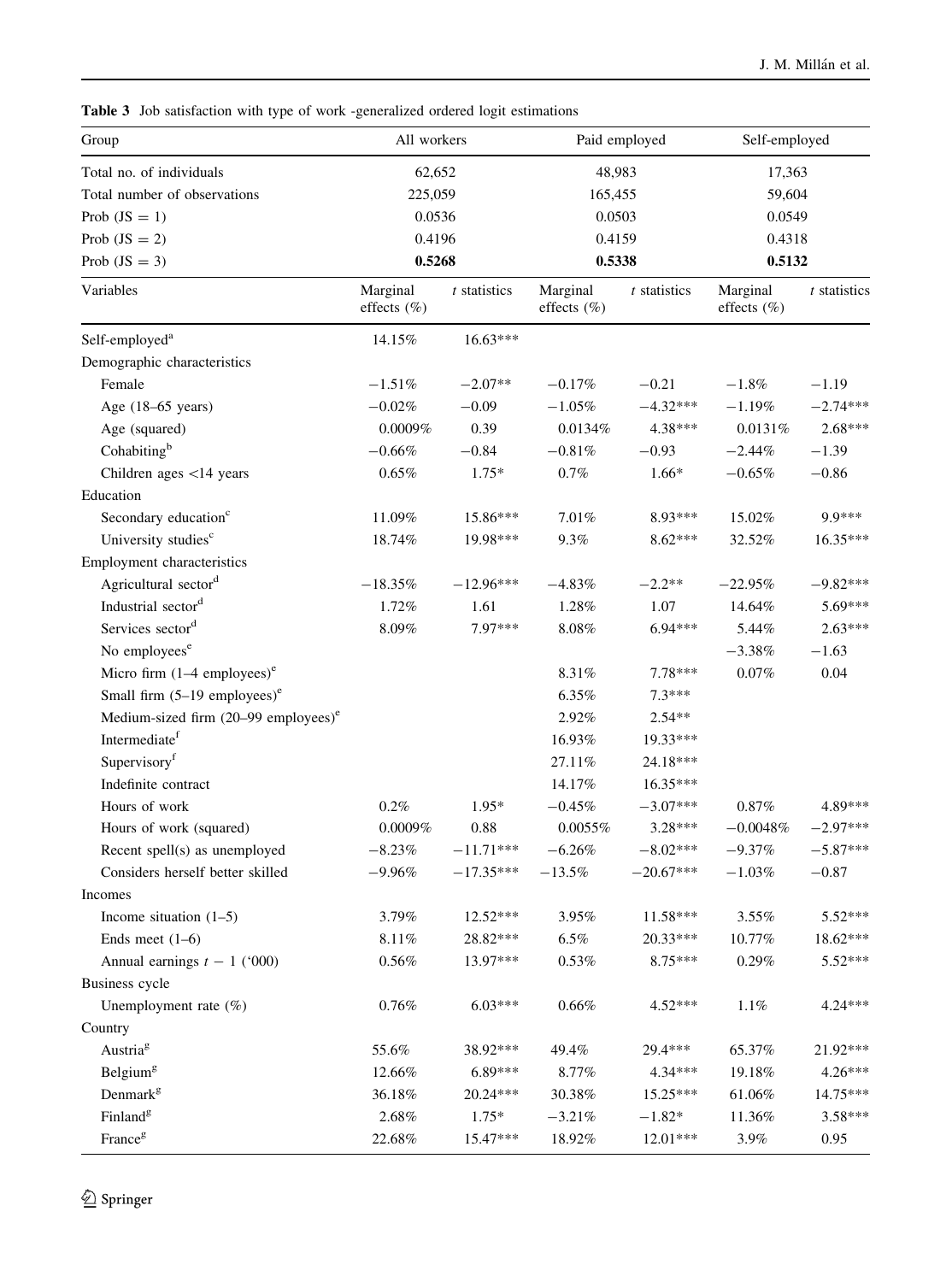<span id="page-10-0"></span>

|  | <b>Table 3</b> continued |
|--|--------------------------|
|--|--------------------------|

| Variables                   | Marginal<br>effects $(\% )$ | t statistics | Marginal<br>effects $(\% )$ | t statistics | Marginal<br>effects $(\% )$ | t statistics |
|-----------------------------|-----------------------------|--------------|-----------------------------|--------------|-----------------------------|--------------|
| Germany <sup>g</sup>        | 9.91%                       | $5.68***$    | $5.92\%$                    | $3.13***$    | 27.23%                      | $5.5***$     |
| Greece <sup>g</sup>         | $-41.83%$                   | $-32.43***$  | $-33.7%$                    | $-20.11***$  | $-48.35%$                   | $-20.93***$  |
| Ireland <sup>g</sup>        | 36.48%                      | $25.46***$   | 25.9%                       | $15.01***$   | 59.07%                      | 22.83***     |
| Italy <sup>g</sup>          | $-9.39\%$                   | $-7.48***$   | $-16.43\%$                  | $-11.29***$  | $-5.37%$                    | $-2.15**$    |
| Luxembourg <sup>g</sup>     | 29.69%                      | $9.55***$    | 22.68%                      | $6.59***$    | 51.1%                       | $6.87***$    |
| Netherlands <sup>g</sup>    | 36.8%                       | $22.52***$   | 30.1%                       | $16.19***$   | 69.22%                      | 22.83***     |
| Portugal <sup>g</sup>       | $-25.17%$                   | $-15.02***$  | $-28.25%$                   | $-14.9***$   | $-24%$                      | $-6.94***$   |
| United Kingdom <sup>g</sup> | 13.66%                      | $6.56***$    | 9.01%                       | $3.82***$    | 15.43%                      | $3.52***$    |
| Log pseudolikelihood        |                             | $-181.885.5$ |                             | $-132.918$   |                             | $-47,032.1$  |

\* Significant at 10% level, \*\* significant at 5% level, \*\*\* significant at 1% level

Reference category:  $a$  paid employed;  $b$  non-cohabiting individuals;  $c$  no education or primary education;  $d$  construction sector;  $c$  for paid employees, the reference category is large firm (>99 employees); for self-employed the reference category is small, mediumsized, and large firms  $(>4$  employees); f non-supervisory; <sup>g</sup> Spain

For brevity and focus, only the effects of the explanatory variables on the probability that individuals are satisfied with their job (job satisfaction equals 3) are presented in bold

intermediate job status (as compared to having a nonsupervisory role) are more likely to be satisfied. Employees with indefinite contracts are also more likely to be satisfied in terms of type of work. When employees work longer hours, there is a negative (nonlinear) association with satisfaction with the type of work. Conversely, when self-employed individuals work longer hours, this results in a positive (non-linear) association with satisfaction with the type of work. It appears that a recent unemployment (after 1989) experience decreases satisfaction with the type of work for all workers (both employees and the selfemployed). Furthermore, those employees who think they have the skills or qualifications to do a more demanding job than they currently do are less likely to be satisfied with the type of work. The same does not hold true, however, for self-employed individuals.

We also explored the impact of several income characteristics on job satisfaction. For both employees and the self-employed, having higher relatively earnings compared to last year, coming from households that more easily make ends meet, and having a higher work incomes increases the likelihood of being satisfied with the type of work.

In terms of the impact of the state of the various national economies, it can be seen that when countries have higher unemployment rates, both employees and self-employed individuals are more likely to be satisfied with the type of work they do.

Finally, we also included country dummies using Spain as the reference category. There are hardly any differences between the results for employees and the self-employed. A general observation is that workers from Austria, The Netherlands, Ireland, Denmark, and Luxembourg are more likely to report high levels of satisfaction with the type of work than those from other countries within the EU-15. The reverse is true for workers from Greece, Portugal, and Italy.

4.2 Satisfaction with present job in terms of job security

As explained above, we focus not only on job satisfaction in terms of type of work but also on satisfaction in terms of job security. Table [4](#page-11-0) shows the results for satisfaction with the present job in terms of job security as the dependent variable. In line with our second proposition, we find that the self-employed are less likely to be satisfied with their present job in terms of job security than paid employees. $12$  Our results show that

<sup>&</sup>lt;sup>12</sup> The same analysis was performed country by country as a robustness test. The only deviation from the norm concerns Italian paid employees, which present lower levels of satisfaction with job security than their self-employed counterparts. In addition, our results do not reveal any effect of being self-employed (as opposed to being paid employed) on the likelihood of being satisfied with job security for Denmark, Germany, Portugal, and the UK. These additional estimations are available upon request.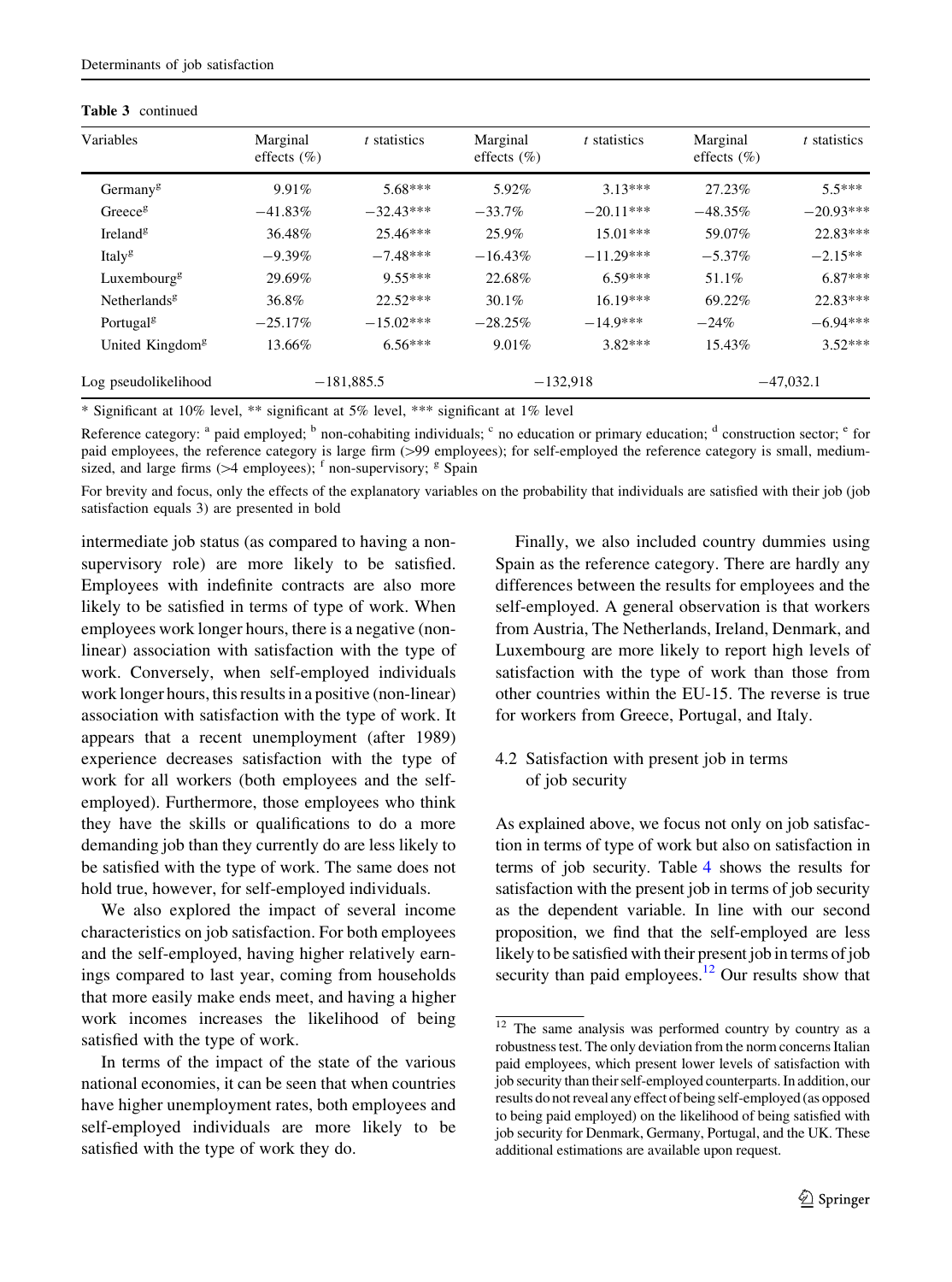<span id="page-11-0"></span>Table 4 Job satisfaction with job security -generalized Ordered Logit estimations

| Group                                           | All workers             |                |                             | Paid employed  | Self-employed           |              |
|-------------------------------------------------|-------------------------|----------------|-----------------------------|----------------|-------------------------|--------------|
| Total no. of individuals                        | 62,652                  |                | 48,983                      |                | 17,363                  |              |
| Total number of observations                    | 225,059                 |                | 165,455                     |                | 59,604                  |              |
| Prob $(JS = 1)$                                 | 0.1087                  |                | 0.922                       |                | 0.1278                  |              |
| Prob $(JS = 2)$                                 | 0.4516                  |                | 0.4546                      |                | 0.4922                  |              |
| Prob $(JS = 3)$                                 | 0.4397                  |                | 0.4532                      |                | 0.38                    |              |
| Variables                                       | Marginal<br>effects (%) | $t$ statistics | Marginal<br>effects $(\% )$ | $t$ statistics | Marginal<br>effects (%) | t statistics |
| Self-employed <sup>a</sup>                      | $-9.02%$                | $-9.1***$      |                             |                |                         |              |
| Demographic characteristics                     |                         |                |                             |                |                         |              |
| Female                                          | 6.46%                   | 7.38***        | 6.39%                       | $6.42***$      | 8.16%                   | $4.5***$     |
| Age (18-65 years)                               | $-2.16%$                | $-9.13***$     | $-4.45%$                    | $-15.48***$    | $-3.11%$                | $-5.89***$   |
| Age (squared)                                   | 0.0263%                 | $9.14***$      | 0.0525%                     | 14.57***       | 0.0354%                 | 5.99***      |
| Cohabiting <sup>b</sup>                         | 2.89%                   | $3.25***$      | 1.95%                       | $1.85*$        | 0.01%                   | 0.01         |
| Children under 14                               | 0.5%                    | 1.19           | 0.41%                       | 0.85           | 0.21%                   | 0.24         |
| Education                                       |                         |                |                             |                |                         |              |
| Secondary education <sup>c</sup>                | 1.84%                   | $2.28**$       | $-1.41%$                    | $-1.57$        | $-2.11%$                | $-1.16$      |
| University studies <sup>d</sup>                 | 0.45%                   | 0.4            | $-5.6%$                     | $-4.62***$     | $-0.97%$                | $-0.39$      |
| Employment characteristics                      |                         |                |                             |                |                         |              |
| Agricultural sector <sup>d</sup>                | 15.54%                  | 8.78***        | 13.7%                       | $5.01***$      | 29.03%                  | $10.34***$   |
| Industrial sector <sup>d</sup>                  | 13.08%                  | $9.76***$      | 5.73%                       | $4.03***$      | 24.16%                  | $7.64***$    |
| Services sector <sup>d</sup>                    | 19.48%                  | 15.48***       | 15.46%                      | 11.66***       | 19.64%                  | 7.78***      |
| No employees <sup>e</sup>                       |                         |                |                             |                | $-20.62%$               | $-8.19***$   |
| Micro firm $(1-4 \text{ employees})^e$          |                         |                | 0.96%                       | 0.77           | $-7.35%$                | $-2.98***$   |
| Small firm $(5-19 \text{ employees})^e$         |                         |                | 2.63%                       | $2.7***$       |                         |              |
| Medium-sized firm $(20-99 \text{ employees})^e$ |                         |                | 1.05%                       | 0.78           |                         |              |
| Intermediatef                                   |                         |                | 18.58%                      | 17.35***       |                         |              |
| Supervisory <sup>f</sup>                        |                         |                | 20.87%                      | 14.64***       |                         |              |
| Indefinite contract                             |                         |                | 64.42%                      | 75.18***       |                         |              |
| Hours of work                                   | 0.4%                    | $3.29***$      | $-1.04%$                    | $-5.86***$     | 1.14%                   | $5.2***$     |
| Hours of work (squared)                         | $-0.0002%$              | $-0.15$        | 0.0115%                     | $5.71***$      | $-0.0046%$              | $-2.31**$    |
| Recent spell(s) as unemployed                   | $-22.71%$               | $-28.2***$     | $-14.23%$                   | $-15.69***$    | $-22.79%$               | $-12.79***$  |
| Considers herself better skilled                | $-3.56%$                | $-5.25***$     | $-3.61%$                    | $-4.66***$     | $-6.08%$                | $-4.48***$   |
| Incomes                                         |                         |                |                             |                |                         |              |
| Income situation $(1-5)$                        | 6.66%                   | $18.6***$      | $6.34\%$                    | 15.58***       | 9.98%                   | $12.14***$   |
| Ends meet $(1-6)$                               | 11.72%                  | 35.11***       | 7.92%                       | 20.78***       | 19.49%                  | 27.29***     |
| Annual earnings $t - 1$ ('000)                  | $0.87\%$                | 16.57***       | 0.71%                       | $10.1***$      | $0.35\%$                | 5.65***      |
| <b>Business</b> cycle                           |                         |                |                             |                |                         |              |
| Unemployment rate $(\%)$                        | $-1.8\%$                | $-12.13***$    | $-1.9%$                     | $-10.97***$    | $-1.02%$                | $-3.19***$   |
| Country                                         |                         |                |                             |                |                         |              |
| Austria <sup>g</sup>                            | 25.76%                  | $10.76***$     | 2.06%                       | 0.78           | 42.91%                  | 7.02***      |
| Belgium <sup>g</sup>                            | $-10.86%$               | $-5.09***$     | $-26%$                      | $-11.83***$    | $-15.47%$               | $-3***$      |
| Denmark <sup>g</sup>                            | 15.2%                   | $6.06***$      | $-4.38%$                    | $-1.66*$       | 44.71%                  | 5.71***      |
| Finland <sup>g</sup>                            | 3.27%                   | 1.89*          | $-6.53%$                    | $-3.32***$     | $-5.66%$                | $-1.57$      |
| France <sup>g</sup>                             | $-25.73%$               | $-15.7***$     | $-43.84%$                   | $-28.38***$    | $-30.24%$               | $-6.19***$   |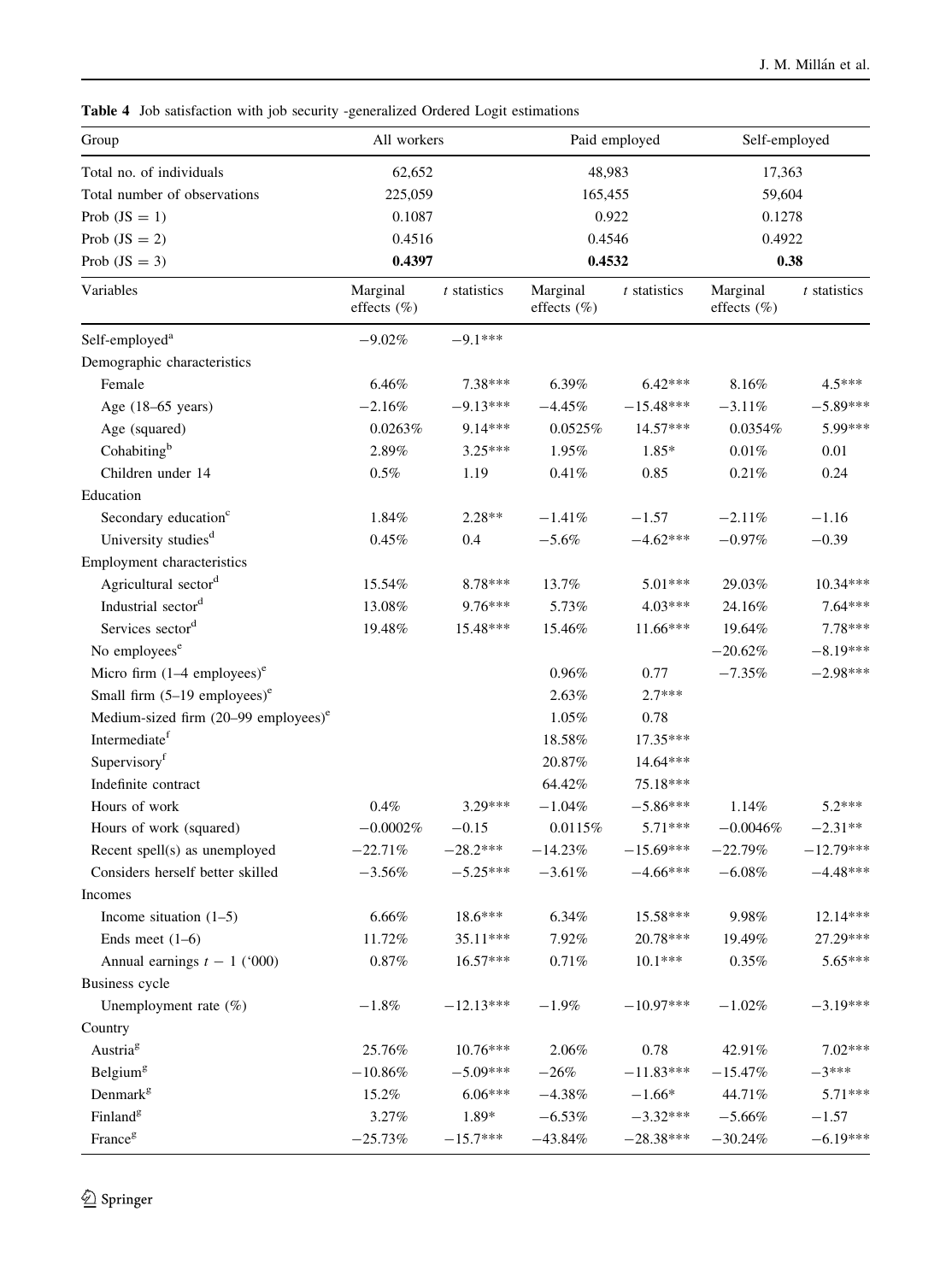| <b>Table 4</b> continued |
|--------------------------|
|                          |

| Variables                   | Marginal<br>effects $(\% )$ | t statistics | Marginal<br>effects $(\% )$ | t statistics | Marginal<br>effects $(\% )$ | t statistics |
|-----------------------------|-----------------------------|--------------|-----------------------------|--------------|-----------------------------|--------------|
| Germany <sup>g</sup>        | $-25.14\%$                  | $-13.16***$  | $-39.13%$                   | $-20.57***$  | $-15.12\%$                  | $-2.7***$    |
| Greeze <sup>g</sup>         | $-50.3\%$                   | $-38.71***$  | $-55.07\%$                  | $-36.31***$  | $-47.73%$                   | $-18.5***$   |
| Ireland <sup>g</sup>        | 11.89%                      | $6.19***$    | $-2.92\%$                   | $-1.35$      | 17.14%                      | $4.14***$    |
| Italy <sup>g</sup>          | $-25.83%$                   | $-18.95***$  | $-47.2%$                    | $-35.73***$  | $-11.94\%$                  | $-4.09***$   |
| Luxembourg <sup>g</sup>     | $-9.27%$                    | $-2.39**$    | $-23.38\%$                  | $-5.86***$   | $-25.37\%$                  | $-2.85***$   |
| Netherlands <sup>g</sup>    | 1.89%                       | 0.84         | $-15.4%$                    | $-6.49***$   | $9.79\%$                    | 1.5          |
| Portugal <sup>g</sup>       | $-60.56\%$                  | $-40.16***$  | $-74.22\%$                  | $-49.79***$  | $-50.39\%$                  | $-14.93***$  |
| United Kingdom <sup>g</sup> | $-22.26%$                   | $-9.85***$   | $-37.74%$                   | $-15.98***$  | $-15.85%$                   | $-3.33***$   |
| Log pseudolikelihood        |                             | $-203,212.6$ |                             | $-142,042.8$ |                             | $-54,810.6$  |

\* Significant at 10% level, \*\* significant at 5% level, \*\*\* significant at 1% level

Reference category:  $a$  paid employed;  $b$  non-cohabiting individuals;  $c$  no education or primary education;  $d$  construction sector;  $c$  for paid employees, the reference category is large firm (>99 employees); for self-employed the reference category is small, mediumsized, and large firms ( $>4$  employees); f non-supervisory; <sup>g</sup> Spain

For brevity and focus, only the effects of the explanatory variables on the probability that individuals are satisfied with their job (job satisfaction equals 3) are presented in bold

for self-employed individuals, the probability of being satisfied with job security decreases by 9%, which supports the need to run separate analyses for the selfemployed and employees. Our discussion of these independent estimations is reported below.

With respect to demographic characteristics, females (both the self-employed and employees) are significantly more likely to be satisfied in terms of job security than men. Also, both middle-aged employees and the self-employed are less likely to be satisfied in terms of job security, reaching the lower probability of being satisfied at the age of 43 years. Cohabiting is positively related to satisfaction in terms of job security for paid employees, while it does not seem to have an impact on satisfaction with job security for selfemployed individuals. The findings also illustrate that for both the self-employed and employees, the number of children under 14 years of age does not seem to be related to satisfaction in terms of job security.

Educational attainment does not matter in determining job satisfaction with the type of work for the self-employed. However, we find that those employees with university studies (as compared to those who received only primary education or no schooling) are less likely to be satisfied in terms of job security.

Regarding employment characteristics, workers in the construction sector are less likely to be satisfied with their jobs in terms of job security than workers in any other industry. Furthermore, those employees working in small firms (5–19 employees) are more likely to be satisfied in terms of job security than those in firms of a different size. Additionally, selfemployed individuals with no employees (ownaccount workers) and self-employed individuals of firms with fewer than four employees are less likely to be satisfied in terms of job security than self-employed individuals of larger firms. Also, both having a supervisory and an intermediate job status (as compared to having a non-supervisory job position) increases the probability of being satisfied in terms of job security for employees. Having an indefinite contract is the strongest predictor of satisfaction with job security for employees, with the probability of being satisfied with job security increasing by approximately 64% for paid employees with an indefinite contract. The job satisfaction of self-employed individuals in terms of job security increases with longer working hours (at a decreasing rate); the reverse is true for paid employees. Furthermore, those who feel that they have the skills or qualifications to do a more demanding job than they currently do are less likely to be satisfied in terms of job security. The same applies to those who have been recently unemployed.

Regarding income, higher relative earnings, a household in which ends are met, and individual work income are positively related to job security. This is true for both employees and self-employed individuals.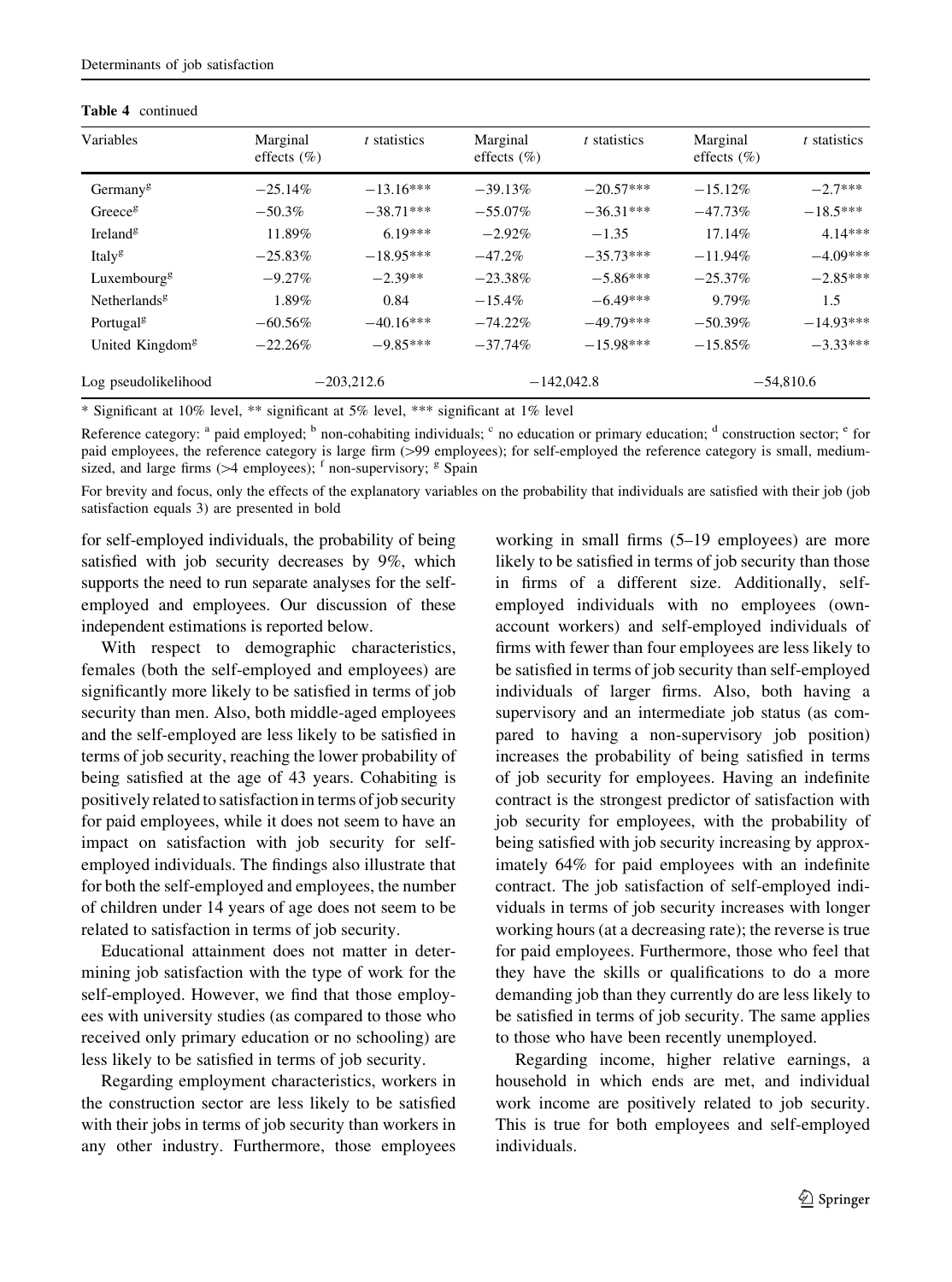<span id="page-13-0"></span>With regard to the impact of the state of the various national economies, it appears that a country's unemployment rate has a negative association with job satisfaction in terms of job security.

Finally, with respect to the existence of countryspecific effects (and using Spain as the reference category), again only minor differences are detected between paid-employed and self-employed workers. Overall, we find that workers in Austria, Denmark, Ireland, and Finland are more likely to be satisfied with their jobs in terms of job security than workers from other countries within the EU-15. The reverse is true for workers from Portugal, Greece, Italy, France, Germany, and the UK.

### 5 Conclusion and discussion

In this study, a large European dataset is used to analyze determinants of job satisfaction, distinguishing between self-employed individuals and paid employees. The main finding is that the self-employed report significantly higher levels of satisfaction with the type of work they do, while paid employees report significantly higher levels of satisfaction in terms of job security, even when a large number of individual and job-related characteristics are controlled for.

That self-employed individuals are more likely than paid employees to be satisfied with the type of work is probably related to the independence and flexibility that the self-employed enjoy as they are not working for a boss. Self-employment has advantages in providing autonomy as compared to paid employment. Self-employed individuals are in charge and therefore capable of (re)defining their work, suggesting that introducing entrepreneurial aspects (i.e., autonomy, independence, etc.) to paid employed jobs may help to increase the job satisfaction of paid employees with their respective type of work. Indeed, this inference seems to be in line with our result that employees with supervisory positions are more satisfied. Even though self-employed individuals indeed often have substantial freedom in creating and shaping their type of work, we can not rule out the possibility that people who tend to be enthusiastic about their type of work are those who self-select into self-employment. However, other factors may also be at play here. Self-employed who have been pushed into self-employment because they have no alternative employment options, for example,

may simply be more satisfied as a result of lower expectations—for instance, because they had no jobs or worse jobs in the past.

The finding that self-employed have a lower probability than employees to be satisfied with job security probably follows, as we argued before, from the reality that self-employed, on average, have more limited employment protection than employees and that for the self-employed individual, the risk to fail is higher than the risk that an employee becomes unemployed. Another factor that possibly plays a role in explaining the observed differences in the assessment of job security between the self-employed and employees is that it may be more difficult for selfemployed individuals to predict the extent of job security that they will derive from their own business than it is for employees who are working under a written contract. Thus, while job security circumstances are rather well defined for employees meaning that they more or less know what to expect beforehand—it is very well possible that the expectations that the self-employed have in advance about the security that they will get from their own business deviate from their actual job security. The selfemployed, for example, may obtain security from the belief that they can shape their own future, which could result in positive expectations about their ability to (re)define their business to meet threats and to ensure survival (Hundley [2001\)](#page-18-0). When such positive prior expectations are not met in practice, the selfemployed's evaluation of their job security could be negatively affected as a result of the substantial gap between positive prior expectations and the actual situation. Thus, possibly employees are more likely to be satisfied in terms of job security than self-employed because they face a lower gap between expected and actual job security. The ability to predict the extent of job security beforehand is further complicated by the fact that job security is also likely to be more variable for self-employed individuals as it may differ substantially from 1 year to another depending on the specific circumstances and challenges that they encounter with their business.

Our findings underline the importance of education, especially among the self-employed, for increasing one's opportunities for finding an interesting job in terms of type of work. Education, however, appears not to be a determining factor for satisfaction with job security among the self-employed, apparently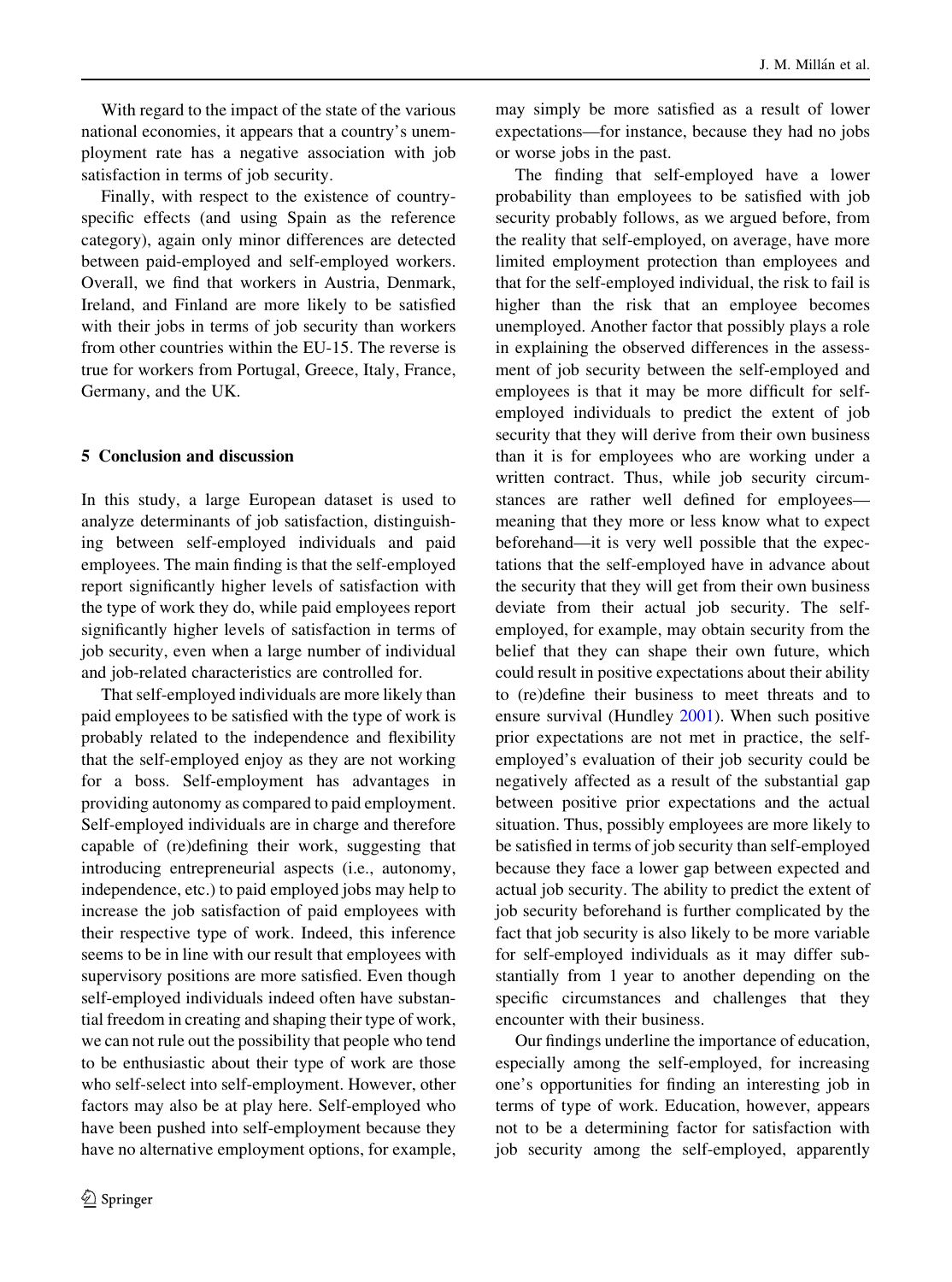suggesting that having a higher level of education does not help reduce the (perceived) risk of business failure. Furthermore, among employees, those having attended university are even less likely to be satisfied in terms of job security than those who have only primary education or no education. One possible explanation is that employees with university studies have more demanding jobs and have to meet higher expectations, and thus keeping one's job is more challenging.

Looking at firm size, it appears that employees who work in micro, small, and medium-sized firms are more likely to be satisfied with the type of work they do than those working in larger firms. This may imply that employees in smaller firms have more freedom and independence in shaping the type of work they do than those in larger firms. For the self-employed, those who have five or more employees are more likely to be satisfied with job security than those who have no employees or fewer than five employees. This result may indicate that self-employed individuals associate having at least some employees with better survival and growth prospects of the business, which in turn positively affects their perception of job security.

One distinguishing feature between self-employment and paid employment is that self-employment provides for greater skill utilization (Hundley [2001](#page-18-0)). Previous results for Portugal provide evidence that job satisfaction with type of work and job security is adversely affected by perceived skill underutilization (Allen and van der Velden [2001;](#page-17-0) Vieira [2005](#page-19-0)). With respect to satisfaction with type of work, however, our results do not indicate an adverse impact of skill mismatches among the group of self-employed individuals. This indicates that even when self-employed individuals feel they have the skills to do a more demanding job, which potentially might reduce job satisfaction, the advantages of self-employment may compensate for such a negative effect.

A consistent finding is that individuals with better financial positions (both the self-employed and employees) are more likely to be satisfied with their type of work as well as with job security. For employees, this might mean that better paying jobs are also the ones that provide satisfactory work content. Furthermore, with respect to job security, it could mean that the better paying job is also the more secure job and/or that having a better financial position makes you less worried about job security as you are able to take some financial losses in case you lose your

job. For self-employed individuals, the positive relationship between financial position and the two types of job satisfaction suggests that having a better financial position improves the ability of these individuals to shape the content of the work they do (i.e., they can be a bit more critical in accepting or rejecting assignments) as well as their ability to survive and perform well within the framework of their business.

Self-employed individuals are distinguished by the effort they put into their work. We even find that among the self-employed, working more hours is associated with being more satisfied with the type of work and job security. For both types of job satisfaction, however, we found that when paid employed individuals work longer hours they are less likely to be satisfied. Possibly working longer hours is more of a free choice for selfemployed individuals than for employees and results in positive returns or benefits for the self-employed.

Another consistent finding among both self-employed individuals and employees is that those who have experienced recent spells of unemployment tend to be less satisfied with their jobs both in terms of type of work and job security. $13$  It is likely that these individuals have more limited choices for finding satisfying jobs and are also more aware of the risks of losing one's job. Furthermore, this negative effect of previous spells of unemployment is particularly strong in the case of satisfaction with job security among self-employed individuals, which suggests these individuals are particularly insecure about their chances of survival. Governments may want to consider this when designing their policy initiatives to encourage the unemployed to enter into self-employment, which are present in many countries (Kluve and Card [2007](#page-18-0); Shutt and Sutherland [2003\)](#page-18-0).

One final result that we would like to highlight is that national unemployment rates relate positively to job satisfaction in terms of type of work, while these relate negatively to satisfaction in terms of job security. The first finding may reflect that, in the case of high unemployment rates, people are simply happy not to be unemployed and therefore report higher levels of satisfaction with the type of work they do.

 $13$  Previous research reports that those entrepreneurs with previous unemployment experience are less likely to survive as entrepreneurs (Millán et al. [2011a;](#page-18-0) Van Praag, [2003](#page-19-0)). Similarly, other studies indicate that push entrepreneurs are less successful, both in terms of venture success (sales per employee) and personal income than pull entrepreneurs (Amit and Muller [1995\)](#page-17-0).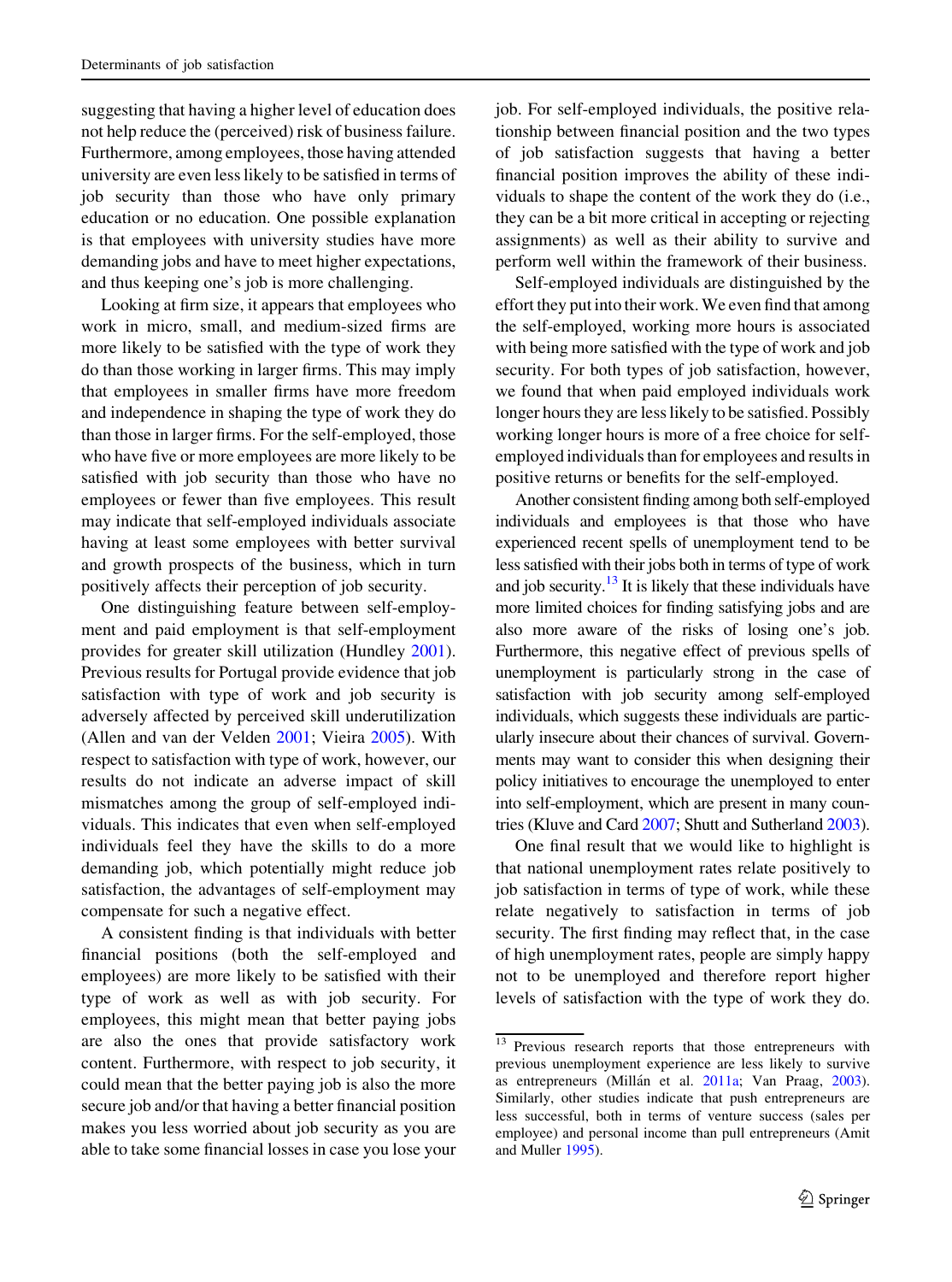<span id="page-15-0"></span>The latter finding implies that when unemployment rates are higher, job conditions may worsen and people may also be more aware of the risk of losing their job and hence report lower levels of satisfaction with their job in terms of job security.

Although the results of our study highlight the importance of considering different aspects of job satisfaction (type of work and job security) when comparing self-employed individuals and paid employees, we acknowledge that there a number of limitations to our study. For example, we rely on self-reported measures of job satisfaction derived from answers to subjective questions that may be perceived differently by people in different countries (Kristensen and Johans-son [2008](#page-18-0); Lévy-Garboua and Montmarquette [2004](#page-18-0)). Blanchflower and Freeman [\(1994](#page-17-0)) stress that people in one country may ''scale'' responses differently than those in another. For instance, Americans may be relatively optimistic, with an ''everything will work out'' mentality that leads people with the same true satisfaction on some objective scale to respond more positively to a ''Are you satisfied with your job?'' question than the British who tend to be more reserved. Furthermore, the current analysis does not allow us to isolate directions of causality. Lastly, we only focus on entrepreneurship in terms of self-employment and do not consider other approaches that define entrepreneurs as a heterogeneous group such as: (1) innovative against imitative entrepreneurs (Schumpeter [1912\)](#page-18-0), (2) opportunity against necessity entrepreneurs (Reynolds et al. [2002\)](#page-18-0), (3) the distinction between several engagement levels of the entrepreneurial process (Grilo and Thurik [2008](#page-18-0); Van der Zwan et al. [2010\)](#page-19-0), and (4) the distinction between selfemployed with employees and the own-account workers (Earle and Sakova [2000](#page-18-0); Millán et al. [2011b\)](#page-18-0).

Lastly, we would like to highlight a number of avenues for future research, such as whether or not higher levels of job satisfaction are associated with higher levels of economic utility over time.

Furthermore, future research could help to establish whether different aspects of job satisfaction affect the occupational choice between self-employment and paid employment. Previous studies have provided evidence of job dissatisfaction as a reason for new venture creation (Brockhaus [1980;](#page-17-0) Cromie and Hayes [1991;](#page-17-0) Hisrich and Brush [1986](#page-18-0)). Finally, it would be interesting to consider the influence of various labor market institutional factors, such as employment protection legislation, unionism, and active labor market policies, on several types of job satisfaction.

Acknowledgments The authors would particularly like to thank Andrew Burke, Gavin Reid, Concepción Román and Juan Sanchis for their helpful comments and suggestions. The work also has benefited from comments from participants at the Interdisciplinary European Conference on Entrepreneurship Research (Lisbon, 2009), the XI World Economy Meeting (Huelva, 2009), the XII Applied Economics Meeting (Madrid, 2009), the Babson College Entrepreneurship Research Conference (Boston, 2009), the RENT XXIII—Research in Entrepreneurship and Small Business (Budapest, 2009) and a Erasmus—EIM—Panteia Entrepreneurship Lecture (Zoetermeer, 2010). The paper has been written in the framework of the research program SCALES carried out by EIM Business and Policy Research and financed by the Dutch Ministry of Economic Affairs, Agriculture and Innovation. At the time of writing the paper, Jose´ Marı´a Milla´n was completing a research stay at the Erasmus University Rotterdam, which was funded with a postdoctoral fellowship from the Spanish Ministry of Education (Programa Nacional de Movilidad de Recursos Humanos, Plan Nacional de I+D+i 2008-2011). The usual disclaimer applies.

Open Access This article is distributed under the terms of the Creative Commons Attribution Noncommercial License which permits any noncommercial use, distribution, and reproduction in any medium, provided the original author(s) and source are credited.

### Appendix

See Table 5.

| Dependent variables                |                                                                                                                                                                                                                                                          |
|------------------------------------|----------------------------------------------------------------------------------------------------------------------------------------------------------------------------------------------------------------------------------------------------------|
| Job satisfaction with type of work | Dependent variable varies from 1 to 3 showing a scale of job satisfaction with<br>present job in terms of type of work. Thus, this variable equals 1 for<br>individuals who are not satisfied with their present job and 3 for satisfied<br>individuals. |
| Job satisfaction with job security | Dependent variable varies from 1 to 3 showing a scale of job satisfaction with<br>present job in terms of job security. Thus, this variable equals 1 for individuals<br>who are not satisfied with their present job and 3 for satisfied individuals.    |

Table 5 Description of variables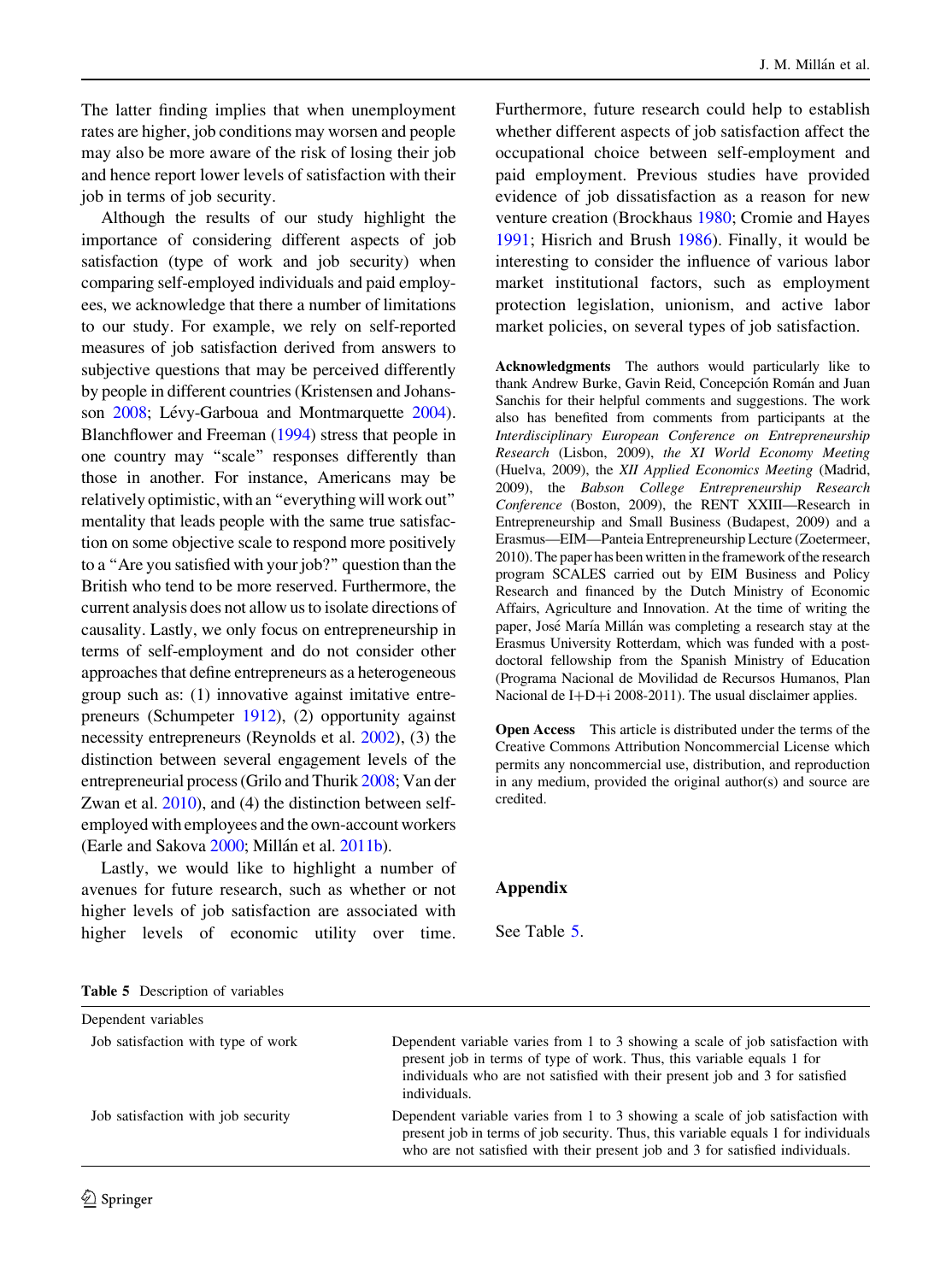### Table 5 continued

| Explanatory variables               |                                                                                                                                                                                                                                                                                                                                                                                                                                                                                                                                                                                                                                                                                                                         |
|-------------------------------------|-------------------------------------------------------------------------------------------------------------------------------------------------------------------------------------------------------------------------------------------------------------------------------------------------------------------------------------------------------------------------------------------------------------------------------------------------------------------------------------------------------------------------------------------------------------------------------------------------------------------------------------------------------------------------------------------------------------------------|
| Self-employment                     |                                                                                                                                                                                                                                                                                                                                                                                                                                                                                                                                                                                                                                                                                                                         |
| Self-employed                       | Dummy equals 1 for self-employed individuals.                                                                                                                                                                                                                                                                                                                                                                                                                                                                                                                                                                                                                                                                           |
| Demographic characteristics         |                                                                                                                                                                                                                                                                                                                                                                                                                                                                                                                                                                                                                                                                                                                         |
| Female                              | Dummy equals 1 for females.                                                                                                                                                                                                                                                                                                                                                                                                                                                                                                                                                                                                                                                                                             |
| Age                                 | Age reported by the individual, ranging from 18 to 65 years.                                                                                                                                                                                                                                                                                                                                                                                                                                                                                                                                                                                                                                                            |
| Cohabiting                          | Dummy equals 1 for cohabiting individuals.                                                                                                                                                                                                                                                                                                                                                                                                                                                                                                                                                                                                                                                                              |
| Education                           |                                                                                                                                                                                                                                                                                                                                                                                                                                                                                                                                                                                                                                                                                                                         |
| No education/primary education      | Dummy equals 1 for individuals with less than second stage of secondary<br>education (ISCED 0-2).                                                                                                                                                                                                                                                                                                                                                                                                                                                                                                                                                                                                                       |
| Secondary education                 | Dummy equals 1 for individuals with second stage of secondary level education<br>(ISCED 3).                                                                                                                                                                                                                                                                                                                                                                                                                                                                                                                                                                                                                             |
| University studies                  | Dummy equals 1 for individuals with recognized third level education (ISCED)<br>$5-7$ ).                                                                                                                                                                                                                                                                                                                                                                                                                                                                                                                                                                                                                                |
| Employment characteristics          |                                                                                                                                                                                                                                                                                                                                                                                                                                                                                                                                                                                                                                                                                                                         |
| Agricultural sector                 | Dummy equals 1 for individuals whose codes of main activity of the local unit of<br>the business is A (Agriculture, Hunting and Forestry) and B (Fishing), by the<br>"Nomenclature of Economic Activities" (NACE-93).                                                                                                                                                                                                                                                                                                                                                                                                                                                                                                   |
| Construction sector                 | Dummy equals 1 for individuals whose codes of main activity of the local unit of<br>the business is F (construction), by the "Nomenclature of Economic<br>Activities" (NACE-93).                                                                                                                                                                                                                                                                                                                                                                                                                                                                                                                                        |
| Industrial sector                   | Dummy equals 1 for individuals whose codes of main activity of the local unit of<br>the business are C (mining and quarrying), D (manufactures) and E (electricity,<br>gas and water supply), by the "Nomenclature of Economic Activities"<br>(NACE-93).                                                                                                                                                                                                                                                                                                                                                                                                                                                                |
| Services sector                     | Dummy equals 1 for individuals whose codes of main activity of the local unit of<br>the business are G (wholesale and retail trade; repair of motor vehicles,<br>motorcycles and personal/household goods), H (hotels and restaurants) and I<br>(transport, storage and communication), J (Financial intermediation) and K<br>(real estate, renting and business activities), L (public administration and<br>defense; compulsory social security), M (education), N (health and social<br>work) and O-Q (other community, social and personal service activities;<br>private households with employed persons; extra-territorial organizations and<br>bodies), by the "Nomenclature of Economic Activities" (NACE-93). |
| No employees                        | Dummy equals 1 for own-account workers individuals (0 employees).                                                                                                                                                                                                                                                                                                                                                                                                                                                                                                                                                                                                                                                       |
| Micro firm (1-4 employees)          | Dummy equals 1 for individuals working in very small firms (1-4 employees).                                                                                                                                                                                                                                                                                                                                                                                                                                                                                                                                                                                                                                             |
| Small firm (5-19 employees)         | Dummy equals 1 for individuals working in small firms (5-19 employees).                                                                                                                                                                                                                                                                                                                                                                                                                                                                                                                                                                                                                                                 |
| Medium-sized firm (20-99 employees) | Dummy equals 1 for individuals working in medium-sized firms (20-99<br>employees).                                                                                                                                                                                                                                                                                                                                                                                                                                                                                                                                                                                                                                      |
| Large firm (>99 employees)          | Dummy equals 1 for individuals working in large firms (>99 employees).                                                                                                                                                                                                                                                                                                                                                                                                                                                                                                                                                                                                                                                  |
| Non-supervisory                     | Dummy equals 1 for individuals whose job status is non-supervisory.                                                                                                                                                                                                                                                                                                                                                                                                                                                                                                                                                                                                                                                     |
| Intermediate                        | Dummy equals 1 for individuals whose job status is intermediate.                                                                                                                                                                                                                                                                                                                                                                                                                                                                                                                                                                                                                                                        |
| Supervisory                         | Dummy equals 1 for individuals whose job status is supervisory.                                                                                                                                                                                                                                                                                                                                                                                                                                                                                                                                                                                                                                                         |
| Hours of work                       | Hours of work per week.                                                                                                                                                                                                                                                                                                                                                                                                                                                                                                                                                                                                                                                                                                 |
| Indefinite contract                 | Dummy equals 1 for workers with indefinite contract.                                                                                                                                                                                                                                                                                                                                                                                                                                                                                                                                                                                                                                                                    |
| Recent spell(s) as unemployed       | Dummy equals 1 for individuals with previous spell(s) as unemployed after<br>1989.                                                                                                                                                                                                                                                                                                                                                                                                                                                                                                                                                                                                                                      |
| Considers herself better skilled    | Dummy equals 1 for individuals who feel they have the skills or qualifications to<br>do a more demanding job than the one they have.                                                                                                                                                                                                                                                                                                                                                                                                                                                                                                                                                                                    |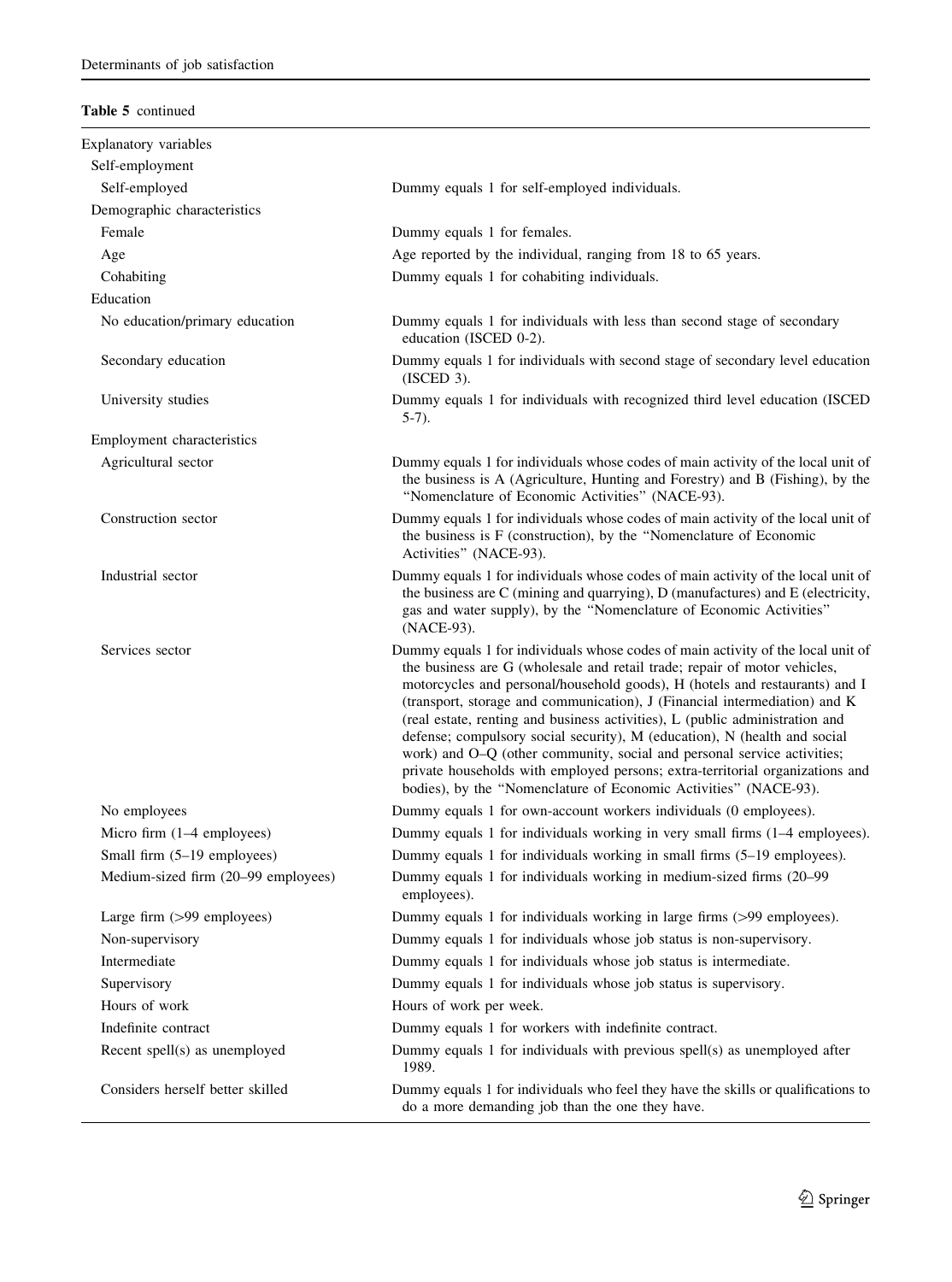<span id="page-17-0"></span>Table 5 continued

| <b>Incomes</b>                 |                                                                                                                                                                                                                                                                       |
|--------------------------------|-----------------------------------------------------------------------------------------------------------------------------------------------------------------------------------------------------------------------------------------------------------------------|
| Income situation               | Variable varies from 1 to 5 showing a scale of income situation compared to last<br>year. Thus, this variable equals 1 for households with relative income situation<br>clearly deteriorated and 5 for households with relative income situation clearly<br>improved. |
| Ends meet                      | Variable varies from 1 to 6 showing a scale of ability to make ends meet. Thus,<br>this variable equals 1 for households with great difficulty in making ends meet,<br>and 6 for households that very easily make ends meet.                                          |
| Annual earnings $t - 1$ ('000) | Net work incomes, either from paid employment or self-employment, earned<br>during period $t - 1$ , converted to thousands of average euros of 1996, having<br>been corrected by Harmonized Consumer Price Index. Furthermore, these                                  |

Business cycle

Unemployment rate Harmonized annual unemployment rate (source: OCDE).

Country dummies

Dummies equal 1 for individuals living in the named country, and 0 otherwise. The following countries are included: Austria, Belgium, Denmark, Finland, France, Germany, Greece, Ireland, Italy, Luxembourg, Netherlands, Portugal, Spain, and United Kingdom.

### References

| Acemoglu, D. (1995). Reward structures and the allocation of |
|--------------------------------------------------------------|
| talent. European Economic Review, 39(1), 17–33.              |

- Akerlof, G. A., Rose, A. K., & Yellen, J. L. (1988). Job switching and job satisfaction in the U.S. labor market. Brookings Papers on Economic Activity, 2, 495–582.
- Allen, J., & van der Velden, R. (2001). Educational mismatches versus skill mismatches: Effects on wages, job satisfaction and on the job search. Oxford Economic Papers, 53(3), 434–452.
- Amit, R., & Muller, E. (1995). "Push" and "pull" entrepreneurship. Journal of Small Business and Entrepreneurship, 12(4), 64–80.
- Benz, M., & Frey, B. S. (2004). Being independent raises happiness at work. Swedish Economic Policy Review, 11, 95–134.
- Benz, M., & Frey, B. S. (2008). Being independent is a great thing: Subjective evaluations of self-employment and hierarchy. Economica, 75(298), 362–383.
- Besley, T., & Ghatak, M. (2005). Competition and incentives with motivated agents. American Economic Review, 95(3), 616–636.
- Bianchi, M. (2011). Financial development, entrepreneurship and job satisfaction. Review of Economics and Statistics (in press). doi:[10.1162/REST\\_a\\_00156.](http://dx.doi.org/10.1162/REST_a_00156)
- Blanchflower, D. G. (2000). Self-employment in OECD countries. Labour Economics, 7, 471–505.
- Blanchflower, D. G. (2004). Self-employment: More may not be better. Swedish Economic Policy Review, 11(2), 15–74.
- Blanchflower, D. G., & Freeman, R. B. (1994). Did the Thatcher reforms change British labour market performance? In R. Barrell (Ed.), The UK labour market. Comparative aspects and institutional developments. Cambridge: Cambridge University Press.

Blanchflower, D. G., & Oswald, A. J. (1998). What makes an entrepreneur? Journal of Labor Economics, 16(1), 26–60.

incomes are corrected by Purchasing Power Parity (across countries).

- Blanchflower, D. G., Oswald, A. J., & Stutzer, A. (2001). Latent entrepreneurship across nations. European Economic Review, 45(4–6), 680–691.
- Borjas, G. J. (1979). Job satisfaction, wages and unions. Journal of Human Resources, 14, 21–40.
- Bradley, D. E., & Roberts, J. A. (2004). Self-employment and job satisfaction: Investigating the role of self-efficacy, depression and seniority. Journal of Small Business Management, 42(1), 37–58.
- Brockhaus, R. H. (1980). The effect of job dissatisfaction on the decision to start a business. Journal of Small Business Management, 18, 37–43.
- Brown, S. P., & Lam, S. K. (2008). A meta-analysis of relationships linking employee satisfaction to customer responses. Journal of Retailing, 84(3), 243–255.
- Clark, A. E. (1996). Job satisfaction in Britain. British Journal of Industrial Relations, 34(2), 189–217.
- Clark, A. E. (1997). Job satisfaction and gender: Why are women so happy at work? Labour Economics, 4(4), 341–372.
- Clark, A. E. (2001). What really matters in a job? Hedonic measurement using quit data. Labour Economics, 8, 223–242.
- Clark, A. E., Georgellis, Y., & Sanfey, P. (1998). Job satisfaction, wage changes and quits: Evidence from Germany. Research in Labor Economics, 17, 95–121.
- Clark, A. E., & Oswald, A. J. (1994). Unhappiness and unemployment. Economic Journal, 104, 648–659.
- Clark, A. E., & Oswald, A. J. (1996). Satisfaction and comparison income. Journal of Public Economics, 61(3), 359–381.
- Cromie, S., & Hayes, J. (1991). Business ownership as a means of overcoming job dissatisfaction. Personnel Review, 20, 19–24.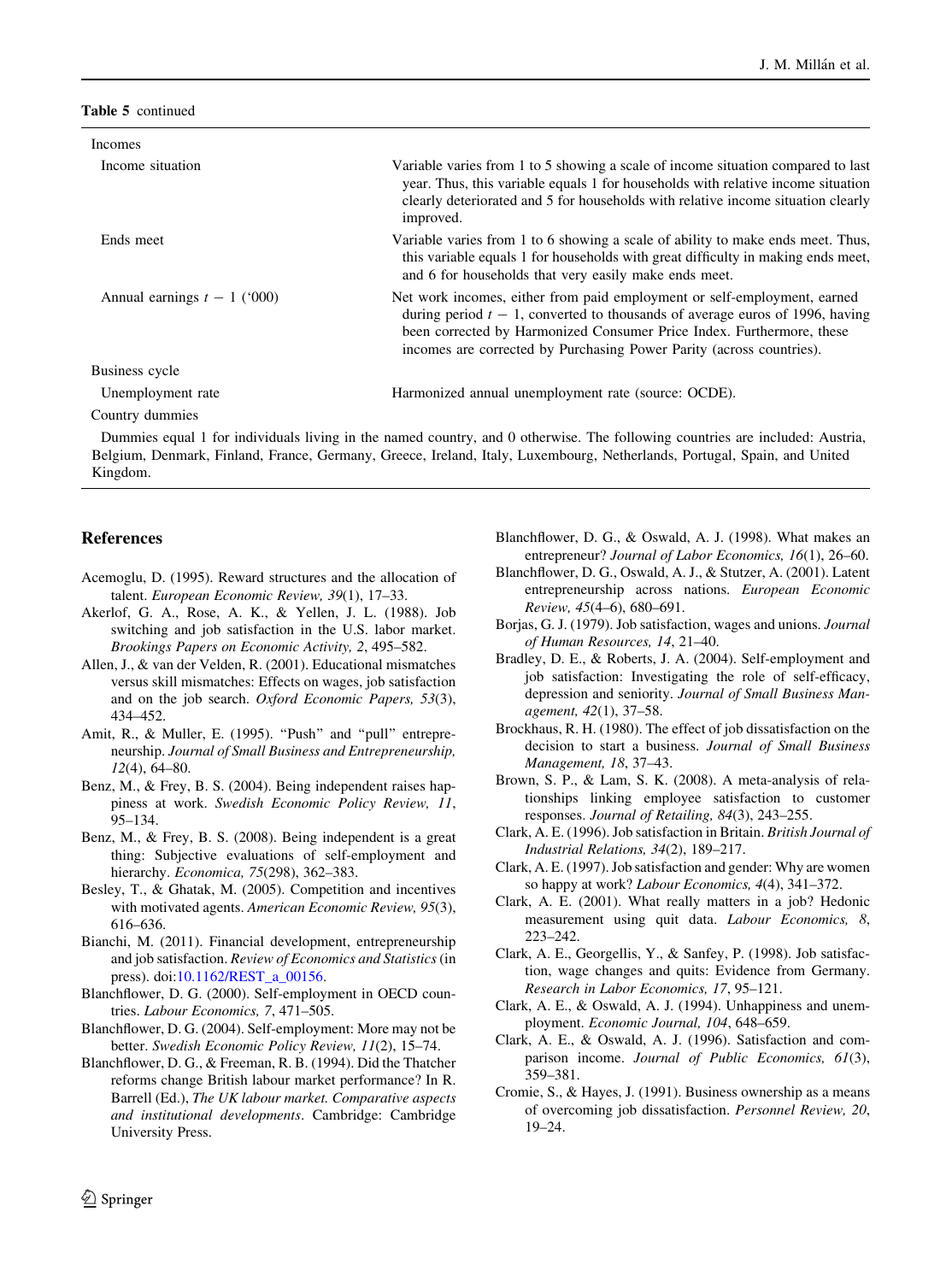- <span id="page-18-0"></span>Delfgaauw, J., & Dur, R. (2008). Incentives and workers motivation in the public sector. Economic Journal, 118, 171–191.
- Delfgaauw, J., & Dur, R. (2009). From public monopsony to competitive market: More efficiency but higher prices. Oxford Economic Papers, 61(3), 586–602.
- de Muñoz Bustillo Llorente, R., & Macías, E. F. (2005). Job satisfaction as an indicator of the quality of work. The Journal of Socio-Economics, 34, 656–673.
- Earle, J. S., & Sakova, Z. (2000). Business start-ups or disguised unemployment? Evidence on the character of selfemployment from transition economies. Labour Economics, 7, 575–601.
- European Commission. (2004). Second career. Overcoming the obstacles faced by dependent employees who want to become self-employed and/or start their own business. Brussels: European Commission.
- Eurostat. (2004). Business demography in Europe. Results for 10 Member States and Norway. Luxembourg: Eurostat.
- Evans, D. S., & Jovanovic, B. (1989). An estimated model of entrepreneurial choice under liquidity constraints. Journal of Political Economy, 97(4), 808–827.
- Francois, P. (2000). Public service motivation as an argument for government provision. Journal of Public Economics, 78(3), 275–299.
- Freeman, R. B. (1978). Job satisfaction as an economic variable. American Economic Review, 68, 135–141.
- Georgellis, Y., Sessions, J. G., & Tsitsianis, N. (2007). Pecuniary and non-pecuniary aspects of self-employment survival. Quarterly Review of Economics and Finance, 47(1), 94–112.
- Glazer, A. (2004). Motivating devoted workers. International Journal of Industrial Organization, 22(3), 427–440.
- Green, F., & Tsisianis, N. (2005). An investigation of national trends in job satisfaction in Britain and Germany. British Journal of Industrial Relations, 43(3), 401–429.
- Grilo, I., & Thurik, A. R. (2008). Determinants of entrepreneurial engagement levels in Europe and the US. Industrial and Corporate Change, 17(6), 1113–1145.
- Hamermesh, D. S. (1977). Economic aspects of job satisfaction. In O. Ashenfelter & W. Oates (Eds.), Essays in labor market analysis. New York: Wiley.
- Hamilton, B. H. (2000). Does entrepreneurship pay? An empirical analysis of the returns to self-employment. Journal of Political Economy, 108(3), 604–631.
- Hisrich, R. D., & Brush, C. (1986). Characteristics of the minority entrepreneur. Journal of Small Business Management, 24, 1–8.
- Hundley, G. (2001). Why and when are the self-employed more satisfied with their work? Industrial Relations, 40(2), 293–316.
- Hyytinen, A. & Ruuskanen, O-P. (2006) What makes an entrepreneur independent? Evidence from time use survey. Discussion paper no. 1029. Helsinki: The Research Institute of the Finnish Economy.
- Kihlstrom, R. E., & Laffont, J.-J. (1979). A general equilibrium entrepreneurial theory of firm formation based on risk aversion. Journal of Political Economy, 87(4), 719–748.
- Kluve, J., & Card, D. (Eds.). (2007). Active labor market policies in Europe: Performance and perspectives. Berlin: Springer Verlag.
- Koys, D. J. (2001). The effects of employee satisfaction, organizational citizenship behavior, and turnover on organizational effectiveness: A unit-level, longitudinal study. Personnel Psychology, 54(1), 101–114.
- Kristensen, N., & Johansson, E. (2008). New evidence on crosscountry differences in job satisfaction using anchoring vignettes. Labour Economics, 15, 96–117.
- Lévy-Garboua, L., & Montmarquette, C. (2004). Reported job satisfaction: What does it mean? Journal of Socio-Economics, 33, 135–151.
- Lusch, R. F., & Serpkenci, R. R. (1990). Personal differences, job tension, job outcomes, and store. Journal of Marketing, 54(1), 85–101.
- Meng, R. (1990). The relationship between unions and job satisfaction. Applied Economics, 22, 1635–1648.
- Millán, J. M., Congregado, E., & Román, C. (2011a). Determinants of self-employment survival in Europe. Small Business Economics (in press). doi:[10.1007/s11187-010-9260-0](http://dx.doi.org/10.1007/s11187-010-9260-0).
- Millán, J. M., Congregado, E., & Román, C. (2011b). Entrepreneurship persistence with and without personnel: The role of human capital and previous unemployment. International Entrepreneurship and Management Journal (in press). doi:[10.1007/s11365-011-0184-1](http://dx.doi.org/10.1007/s11365-011-0184-1).
- Noorderhaven, N., Thurik, A. R., Wennekers, A. R. M., & Van Stel, A. J. (2004). The role of dissatisfaction and per capita income in explaining self-employment across 15 European countries. Entrepreneurship Theory and Practice, 28(5), 447–466.
- Origo, F., & Pagini, L. (2009). Flexicurity and job satisfaction in Europe: The importance of perceived and actual job satisfaction for well being at work. Labour Economics, 16, 547–555.
- Ostroff, C. (1992). The relationship between satisfaction, attitudes, and performance: An organizational level analysis. Journal of Applied Psychology, 77(6), 963–974.
- Parasuraman, S., & Simmers, C. A. (2001). Type of employment, work-family conflict and well-being: A comparative study. Journal of Organizational Behavior, 22(5), 551–568.
- Parker, S. C. (2009). The economics of entrepreneurship. Cambridge: Cambridge University Press.
- Peracchi, F. (2002). The European community household panel: A review. Empirical Economics, 27, 63–90.
- Prendergast, C. (2007). The motivation and bias of bureaucrats. American Economic Review, 97(1), 180–196.
- Reynolds, P., Camp, S. M., Bygrave, W. D., Autio, E., & Hay, M. (2002). Global entrepreneurship monitor 2001 executive report. London: Babson College and London Business School.
- Rogers, J. D., Clow, K. E., & Kash, T. J. (1994). Increasing job satisfaction of service personnel. Journal of Service Management, 8(1), 14–26.
- Ryan, A. M., Schmit, M. J., & Johnson, R. (1996). Attitudes and effectiveness: Examining relations at an organizational level. Personnel Psychology, 49(4), 853–882.
- Schumpeter, J. A. (1912). Theorie der Wirtschaftlichen Entwicklung ("The theory of economic development"). Leipzig: Dunker & Humblot; translated by Dedvers Opie. Cambridge, MA: Harvard University Press, 1934.
- Shutt, J., & Sutherland, J. (2003). Encouraging the transition into self-employment. Regional Studies, 37(1), 97–103.